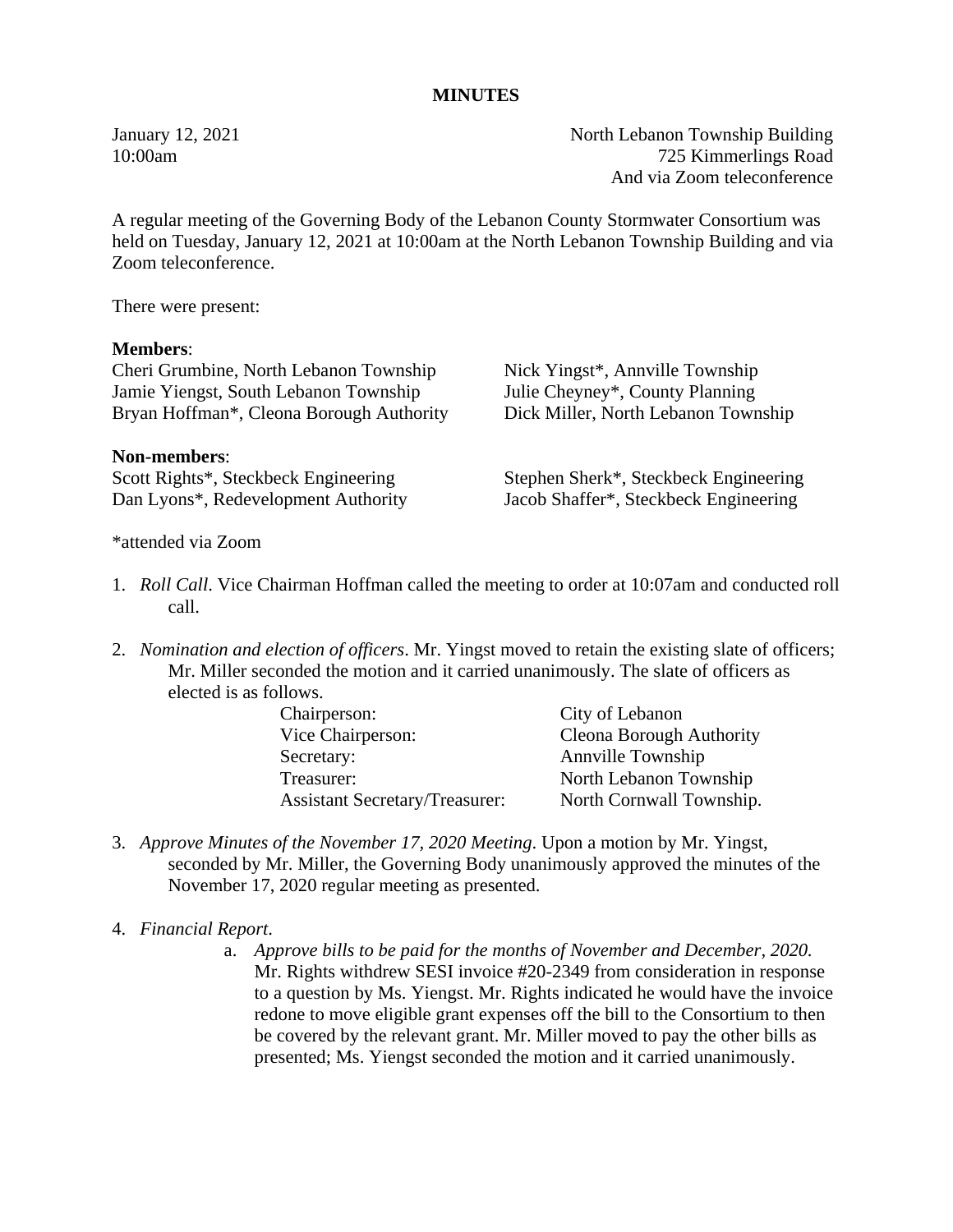- 5. *Business.*
- a. *Introduction of new SESI team member.* Mr. Rights introduced Jacob Shaffer, a new hire at Steckbeck who will take Dan Cannistraci's role as the primary engineering contact for the Consortium.
- b. *Engineer's report.* Mr. Sherk provided an update on the bidding schedule for the first round of basin retrofit projects. He expects the advertising will occur in March with bids to be opened in April. This first slate of projects includes basins on Clover Street, Hickory Boulevard, and at the LVEDC office park.

The group engaged in a lengthy discussion about an upcoming deadline to submit a letter of intent to apply for a NFWF grant and whether the Consortium should submit an application in competition with the County or seek to be included in the County's application. After much discussion led by Mrs. Cheyney, Mr. Sherk, and Mr. Shaffer, a motion was made by Ms. Yiengst and seconded by Mr. Miller to partner with the County to be included in their letter of intent and future grant application; the motion carried unanimously.

- 6. *Any other business not listed to come before the Governing Body.* Mrs. Cheyney reported that Mary Kate Gallagher was hired by the County Conservation District as the official coordinator in charge of overseeing the County Action Plan.
- 7. *Adjournment*. There being no further business to come before the Governing Body, Vice Chairman Hoffman adjourned the meeting at 11:07am.

Respectfully submitted, Nick Yingst, Secretary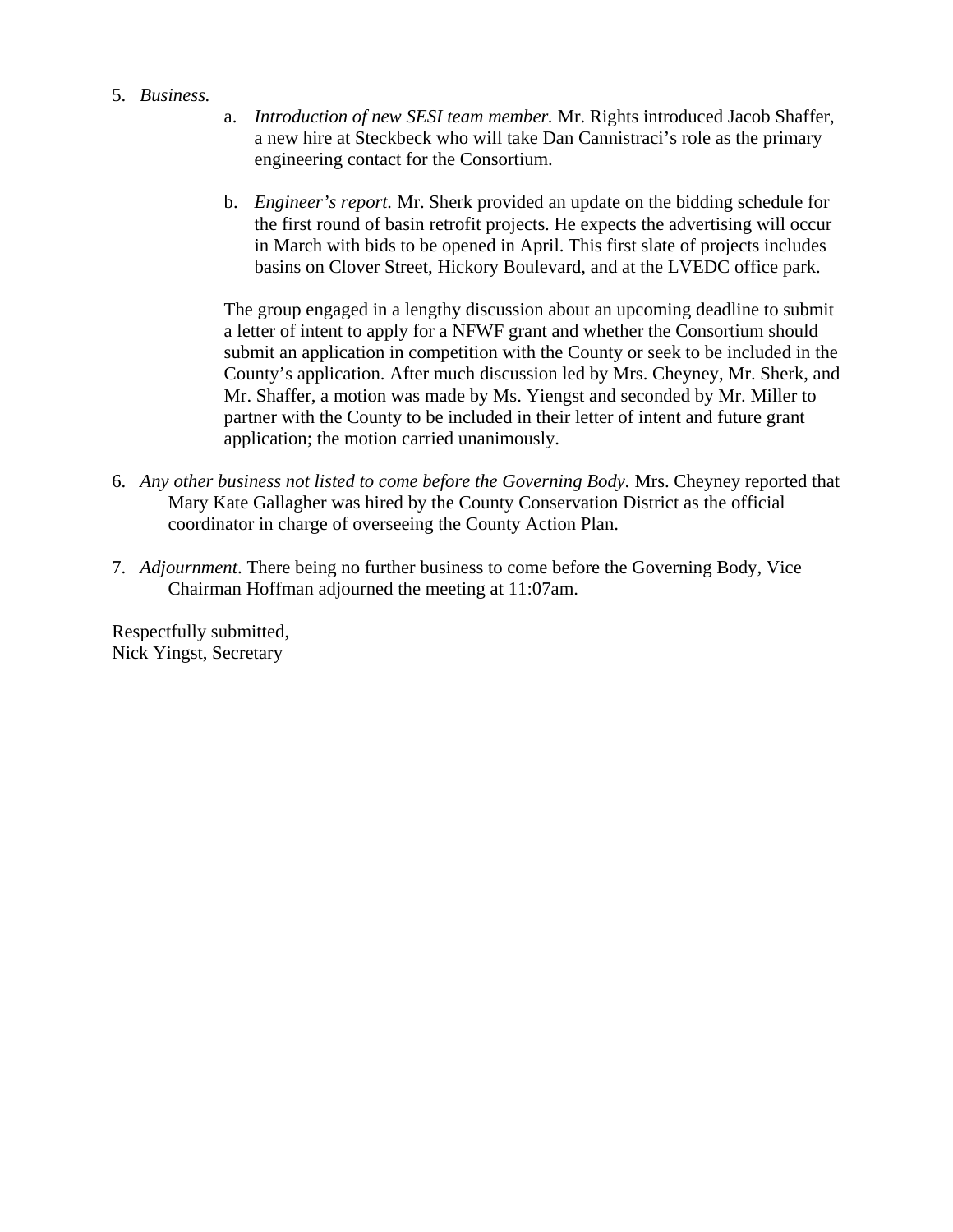# **LEBANON COUNTY STORMWATER CONSORTIUM GOVERNING BODY MINUTES**

February 16, 2021 **North Lebanon Township Building** 10:00am 725 Kimmerlings Road And via Zoom teleconference

A regular meeting of the Governing Body of the Lebanon County Stormwater Consortium was held on Tuesday, February 16, 2021 at 10:00am at the North Lebanon Township Building and via Zoom teleconference.

There were present:

## **Members**:

Cheri Grumbine, North Lebanon Township Nick Yingst\*, Annville Township Jamie Yiengst, South Lebanon Township Julie Cheyney\*, County Planning Bryan Hoffman\*, Cleona Borough Authority Dick Miller, North Lebanon Township Robin Getz\*, City of Lebanon Tom Long, North Cornwall Township

## **Non-members**:

Scott Rights\*, Steckbeck Engineering Stephen Sherk\*, Steckbeck Engineering Dan Lyons\*, Redevelopment Authority Jacob Shaffer\*, Steckbeck Engineering

- 1. *Roll Call*. Chairperson Getz called the meeting to order at 10:00am and conducted roll call.
- 2. *Approve Minutes of the January 12, 2021 Meeting*. Upon a motion by Mr. Yingst, seconded by Mr. Hoffman, the Governing Body unanimously approved the minutes of the January 12, 2021 regular meeting as presented.
- 3. *Financial Report*. Mr. Lyons presented the financial report for January. In response to a question by Ms. Getz, Mr. Lyons reported that the audit would be distributed prior to the March meeting. Ms. Grumbine reported that North Lebanon Township has approved its annual contribution. Mrs. Cheyney opened a discussion about the Consortium's large cash balance and how to get a better return than what we're seeing currently.
	- a. *Approve bills to be paid for the month of January, 2021.* Mr. Lyons presented two bills from SESI totaling \$1,582.75. Mr. Hoffman moved to approve the bills as presented; the motion was seconded by Mr. Yingst and carried unanimously.
- 4. *Business.*
- a. *Engineer's report.* Mr. Rights provided an update on the NFWF grant that is being prepared in partnership with the County Action Plan (CAP) team. He reported that our letter of intent was among those shortlisted by NFWF. Mr. Shaffer is working with the CAP coordinator to flesh out the roles of the two partnering entities and the division of labor for the final grant writing.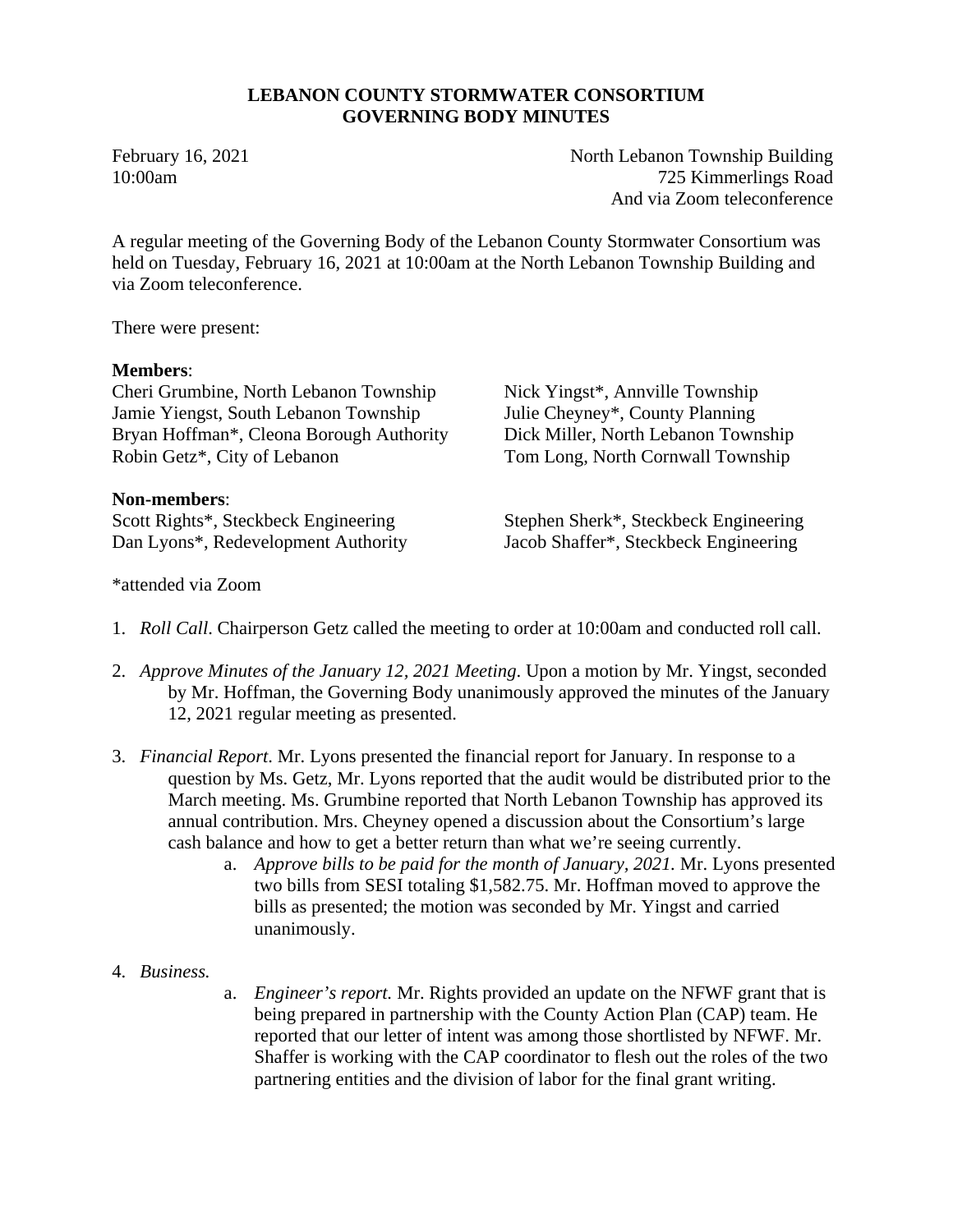Mr. Rights provided an update on the Clover Drive, Hickory Boulevard, and LVEDC business park projects. He, Mr. Sherk, and Mr. Shaffer then went through other projects in the Action Plan and provided updates on where they stood concerning permitting and landowner cooperation. Mr. Sherk spoke about securing landowner cooperation for larger streambank projects. He encouraged the Governing Body to keep an open mind and be willing to entertain forms of cooperation other than the conservation easement model.

He then provided an update on the streambank restoration project from City limits to the 22nd Street bridge and requested permission to engage Land Studies to do a preliminary stream assessment of that portion. Land Studies would provide a report with recommendations on what the restoration would look like. Mr. Miller moved to approve Mr. Sherk's request to engage Land Studies for the described work; Mr. Hoffman seconded the motion and it carried unanimously.

5. *Any other business not listed to come before the Governing Body.* Ms. Getz informed the Governing Body that PennDOT had challenged the City's stormwater fee. There was discussion about how to proceed and whether to engage Mette, Evans & Woodside to respond to PennDOT, but no action was taken.

Circling back to an earlier discussion, Mr. Miller offered to invite Mike Battistelli of Stifel to the March meeting to discuss the group's options for investing some of our cash to seek a better return.

6. *Adjournment*. There being no further business to come before the Governing Body, Chairperson Getz adjourned the meeting at 11:23am.

Respectfully submitted, Nick Yingst, Secretary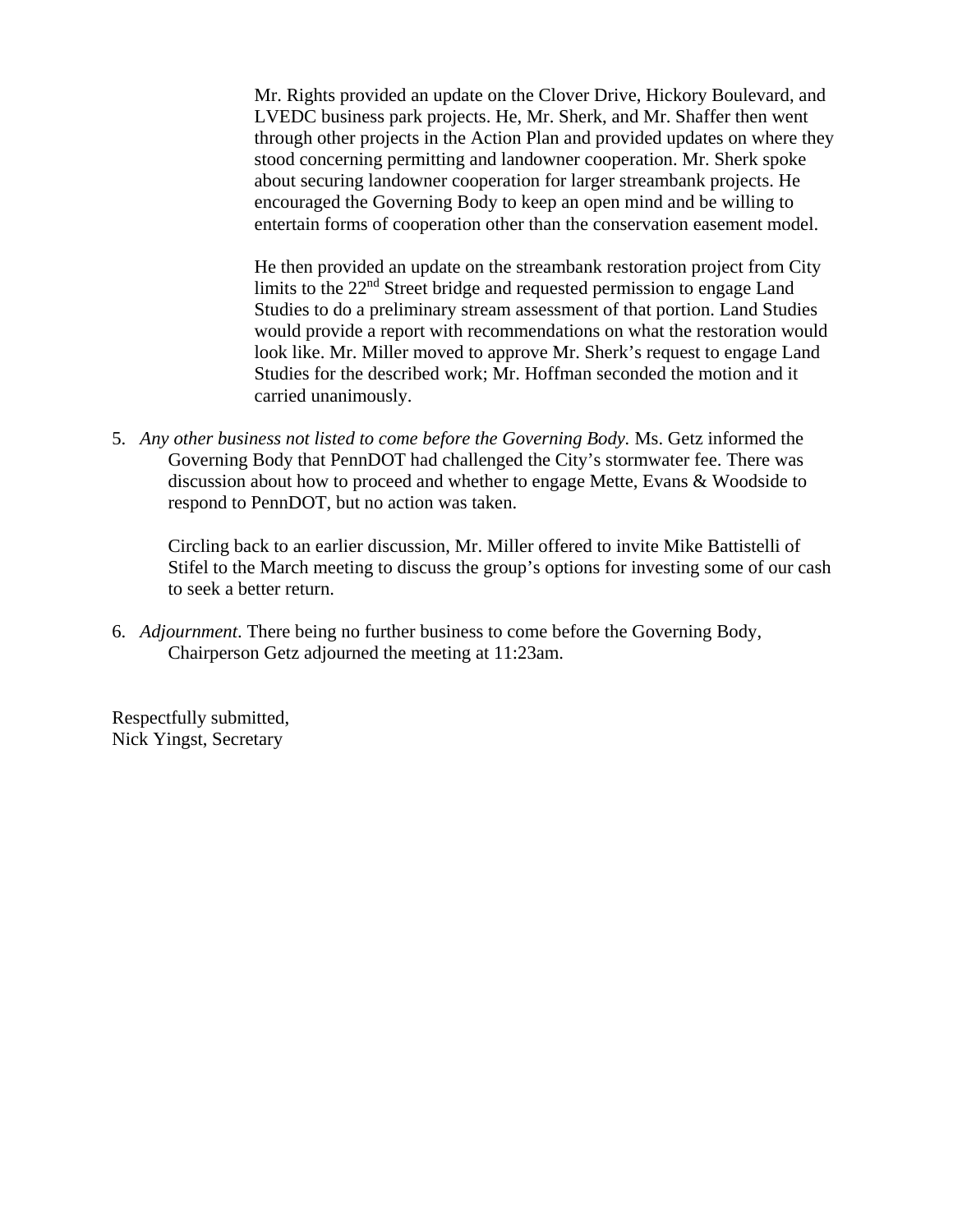March 16, 2021 North Lebanon Township Building 10:00am 725 Kimmerlings Road And via Zoom teleconference

A regular meeting of the Governing Body of the Lebanon County Stormwater Consortium was held on Tuesday, March 16, 2021 at 10:00am at the North Lebanon Township Building and via Zoom teleconference.

There were present:

# Members:

Cheri Grumbine, North Lebanon Township Jamie Yiengst, South Lebanon Township Tom Long, North Cornwall Township Robin Getz\*, City of Lebanon Tom Long, North Cornwall Township Julie Cheyney\*, County Planning Nick Yingst\*, Annville Township Bryan Hoffman\*, Cleona Borough Authority

## Non-members:

Jacob Shaffer\*, Steckbeck Engineering Sonia Gross, Stifel

Scott Rights\*, Steckbeck Engineering Stephen Sherk\*, Steckbeck Engineering Dan Lyons\*, Redevelopment Authority Kensey Principe\*, Redevelopment Authority Kensey Principe\*, Redevelopment Authority<br>Mike Battistelli, Stifel

- 1. *Roll Call*. Chairperson Getz called the meeting to order at 10:01 am and conducted roll call.
- 2. *Approve Minutes of the February 16, 2021 Meeting*. Ms. Getz canvassed the Governing Body for corrections or revisions to the minutes of the February  $16<sup>th</sup>$  regular meeting. Upon a motion by Mr. Yingst, seconded by Mr. Hoffman, the Governing Body unanimously approved the minutes of the February 16, 2021 regular meeting.
- 3. *Financial Report*.
	- a. *Approve bills to be paid.* Ms. Getz directed the Governing Body to the bills included in the meeting materials packet. There were four bills this month from Steckbeck for a total of \$5,774.50. There were no bills from the Redevelopment Authority. Mr. Yingst moved to pay the bills as presented for a total of \$5,774.50. Upon a second by Mr. Hoffman, the Governing Body unanimously approved the bills to be paid.
	- b. *Audit.* The auditors issued an unqualified opinion with no findings and were therefore not asked to attend the meeting. Their report noted a problem with outdated signature cards for the bank account from which checks are written for the Consortium. The Authority is working to correct the problem.
	- c. *Stifel presentation.* Mike Battistelli and Sonia Gross of Stifel presented the Governing Body with different options for managing our funds. They indicated they would be better able to advise us if we had a firm timeline for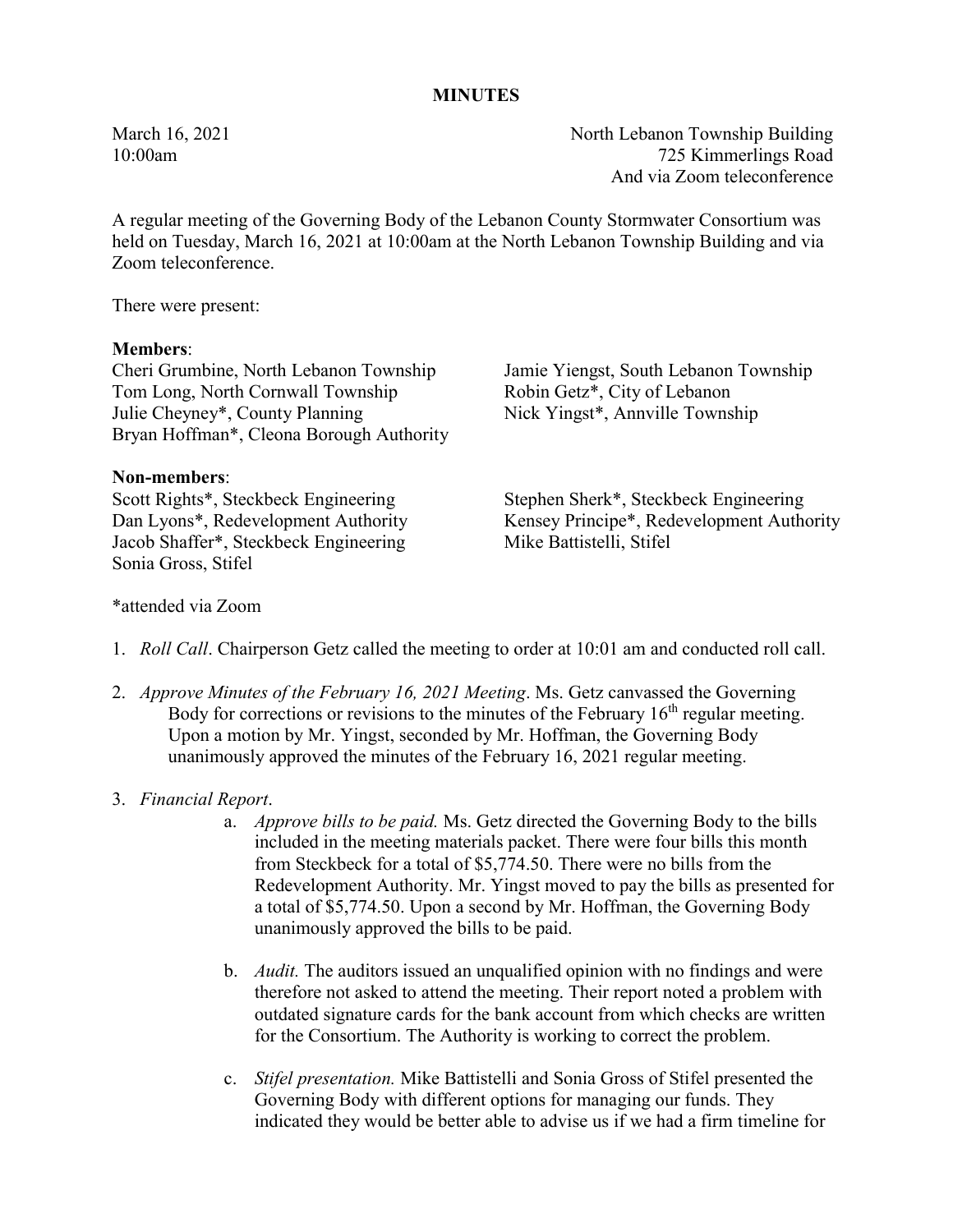when we will need to access our money to finance various projects going forward. Mr. Long offered to work with Stifel between meetings to accomplish this, with help from Mr. Rights and in consultation with Ms. Grumbine as Treasurer.

#### 4. *Business.*

a. *Engineer's Report.* Mr. Rights informed the Governing Body of some basin retrofit projects that are being bid in the next few months. He also added that he will get estimated payment schedules for the projects coming from now to 2023.

Mr. Sherk reviewed preliminary results from Land Studies' assessment of the Quittapahilla streambank restoration project in the area of the 22<sup>nd</sup> Street bridge, noting they feel it may be possible to double the pollutant reduction potential over what was estimated in our PRP.

Mr. Shaffer reviewed the CAP grant letter with the Governing Body and anticipates the award coming in April. He also reviewed the facts sheets that were distributed to the Governing Body previously. Mr. Yingst suggested some editorial changes and reviewed with Mr. Sherk the differences between a license and an easement agreement.

After some discussion a motion was made by Mr. Hoffman and seconded by Mr. Long to approve the fact sheets subject to further revisions and edits that may be presented by the Governing Body via email at a later date. The motion was approved unanimously.

Mr. Rights reported on conversations his office had with a property owner on Millbridge Drive related to the formation of sinkholes on an existing basin. The owner sought reassurance that the Consortium would take some responsibility for any existing or future sinkholes in the location of the basin were the owner to cooperate on a retrofit. Mr. Rights indicated he would work on language to address this concern that could be included in future agreements for maintenance and operations of BMPs. Mr. Rights also reported that the Redwood Lane project has begun to be surveyed.

- 5. *Any other business not listed to come before the Governing Body.* Ms. Getz briefly reviewed with the Governing Body who is or is not paying the stormwater assessments on their municipal-owned properties.
- 6. *Adjournment*. There being no further business to come before the Governing Body, Chairperson Getz adjourned the meeting at 11:09am.

Respectfully submitted, Nick Yingst, Secretary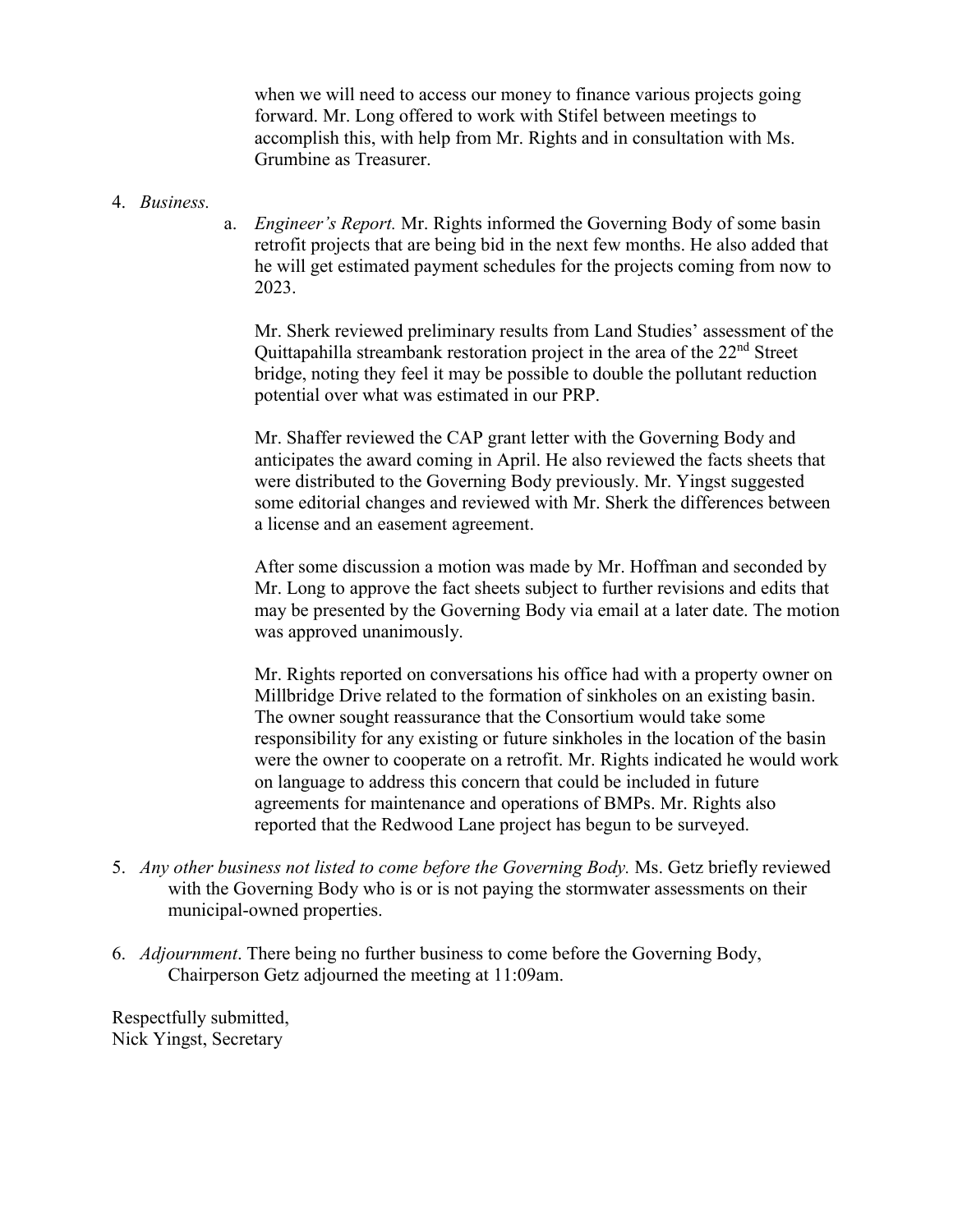April 13, 2021 North Lebanon Township Building 10:00am 725 Kimmerlings Road And via Zoom teleconference

A regular meeting of the Governing Body of the Lebanon County Stormwater Consortium was held on Tuesday, April 13, 2021 at 10:00am at the North Lebanon Township Building and via Zoom teleconference.

There were present:

## Members:

Cheri Grumbine\*, North Lebanon Township Jamie Yiengst, South Lebanon Township Tom Long, North Cornwall Township Robin Getz\*, City of Lebanon Julie Cheyney\*, County Planning Tom Embich\*, Annville Township Bryan Hoffman\*, Cleona Borough Authority Dick Miller, North Lebanon Township

#### Non-members:

Lori Books, North Lebanon Township Sonia Gross, Stifel Bret Holland, Stifel Mike Battistelli, Stifel Scott Rights, Steckbeck Engineering Stephen Sherk, Steckbeck Engineering Dan Lyons\*, Redevelopment Authority Jacob Shaffer, Steckbeck Engineering Ben Ehrhart, Land Studies

- 1. *Roll Call*. Chairperson Getz called the meeting to order at 10:00am and conducted roll call.
- 2. *Stifel Presentation*. Mr. Battistelli introduced himself and his colleagues from Stifel and began a presentation on municipal investments. He recommended a money manager from Chicago who specializes in the type of investments municipalities and public entities typically pursue. Mr. Battistelli and his colleagues Ms. Gross and Mr. Holland also encouraged the Governing Body to adopt an investment policy statement to serve as a guide for investment decisions, something which Stifel can help the Governing Body prepare.
- 3. *Approve Minutes of the March 16, 2021 Meeting*. Ms. Getz canvassed the Governing Body for corrections or revisions to the minutes of the March  $16<sup>th</sup>$  regular meeting. Ms. Grumbine requested clarification on a section of the minutes that addressed project locations in North Lebanon Township. Upon further discussion it became clear that there were inaccuracies in need of revision. Ms. Grumbine and Mr. Sherk provided replacement language. This led to a discussion about what level of detail ought to be included in the minutes and whether there should be detailed, written reports concerning the BMP projects in an effort to better inform the public. The group agreed that the engineers should prepare two types of spreadsheets or written reports monthly to track the status and progress of the various projects. Upon a motion by Mr. Hoffman, seconded by Mr. Embich, the Governing Body unanimously approved the minutes of the March 16, 2021 regular meeting as revised.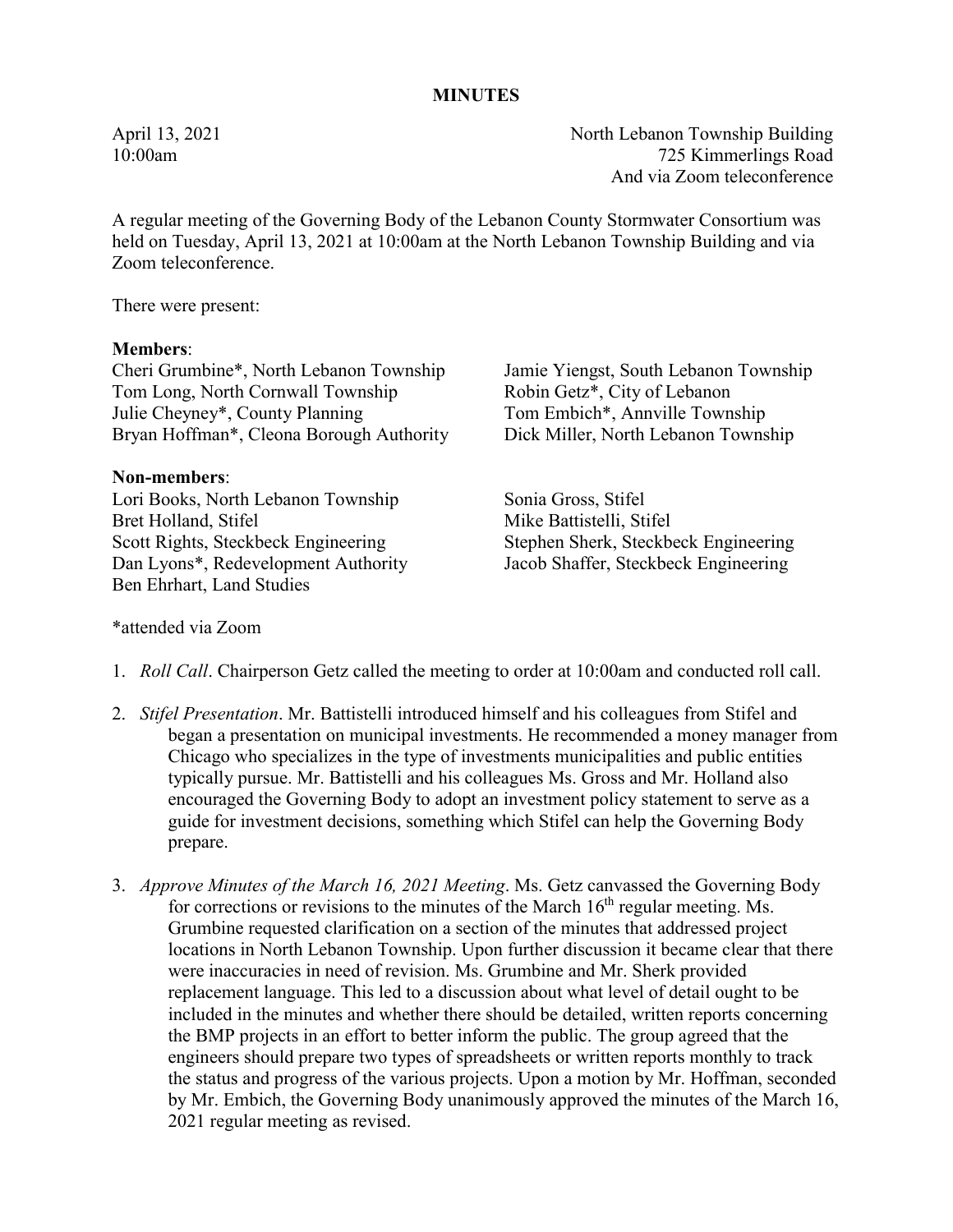## 4. *Financial Report*.

a. *Approve bills to be paid.* Ms. Getz directed the Governing Body to the bills included in the meeting materials packet. There were four bills this month from Steckbeck for a total of \$7,371.50. There were no bills from the Redevelopment Authority. Mr. Miller moved to pay the bills as presented. Upon a second by Mr. Hoffman, the Governing Body unanimously approved the bills to be paid.

## 5. *Business.*

a. *Land Studies assessment.* Mr. Shaffer introduced Ben Ehrhart of Land Studies and the two of them presented a proposal for starting BMP SQ1 – floodplain restoration from the end of the channelized portion of the Quittapahilla Creek to the 22nd Street bridge. The presentation included a slideshow with pictures of a similar project Land Studies undertook in Lancaster County (Brubaker Run). The gentlemen walked through budget estimates and possible construction timelines and requested the Governing Body's approval to start phase 1. Mr. Sherk reported that Land Studies was sought out specifically due to their expertise with this type of project and the related permitting. Ms. Getz moved to authorize the start of phase 1 of project SQ1 as presented; Mr. Long seconded the motion and it carried unanimously.

Mr. Rights asked the Governing Body to consider having Land Studies begin assessing the phase 2 (Mill to Dairy Road) and phase 3 (Keller Bros to Chestnut Street bridge) sections of the creek now, at an estimated total cost of around \$4,000. Mr. Long made the requested motion; it was seconded by Ms. Yiengst and carried unanimously.

b. *Engineer's Report.* Mr. Shaffer requested permission to proceed with the basin retrofits on Melody Lane, Redwood Lane, at ManorCare Health Services, and East of Millbridge Drive. Ms. Getz moved to approve proceeding with these four projects; Mr. Hoffman seconded the motion and it carried unanimously.

Mr. Shaffer reported that he provided brochures and contact letters to all member municipalities to be distributed to targeted property owners for cooperation on future projects. As engineer for North Cornwall Township, they helped distribute the letters there and received a supportive response from TLC Services for a streambank/floodplain project.

Mr. Sherk reported that bids for the Sunoco Penalty Grant work were opened and came in under estimate. He expects the grant money to cover the cost of construction. Custer Excavating of Palmyra, a local contractor with whom SESI has worked in the past, was the low bidder. The contract was to be awarded at South Lebanon's supervisor meeting on the night of April 13<sup>th</sup> with work beginning in the coming weeks.

Mr. Rights informed the Governing Body that Ed Brensinger, a North Lebanon Township Supervisor, wants to use the Township's staff to complete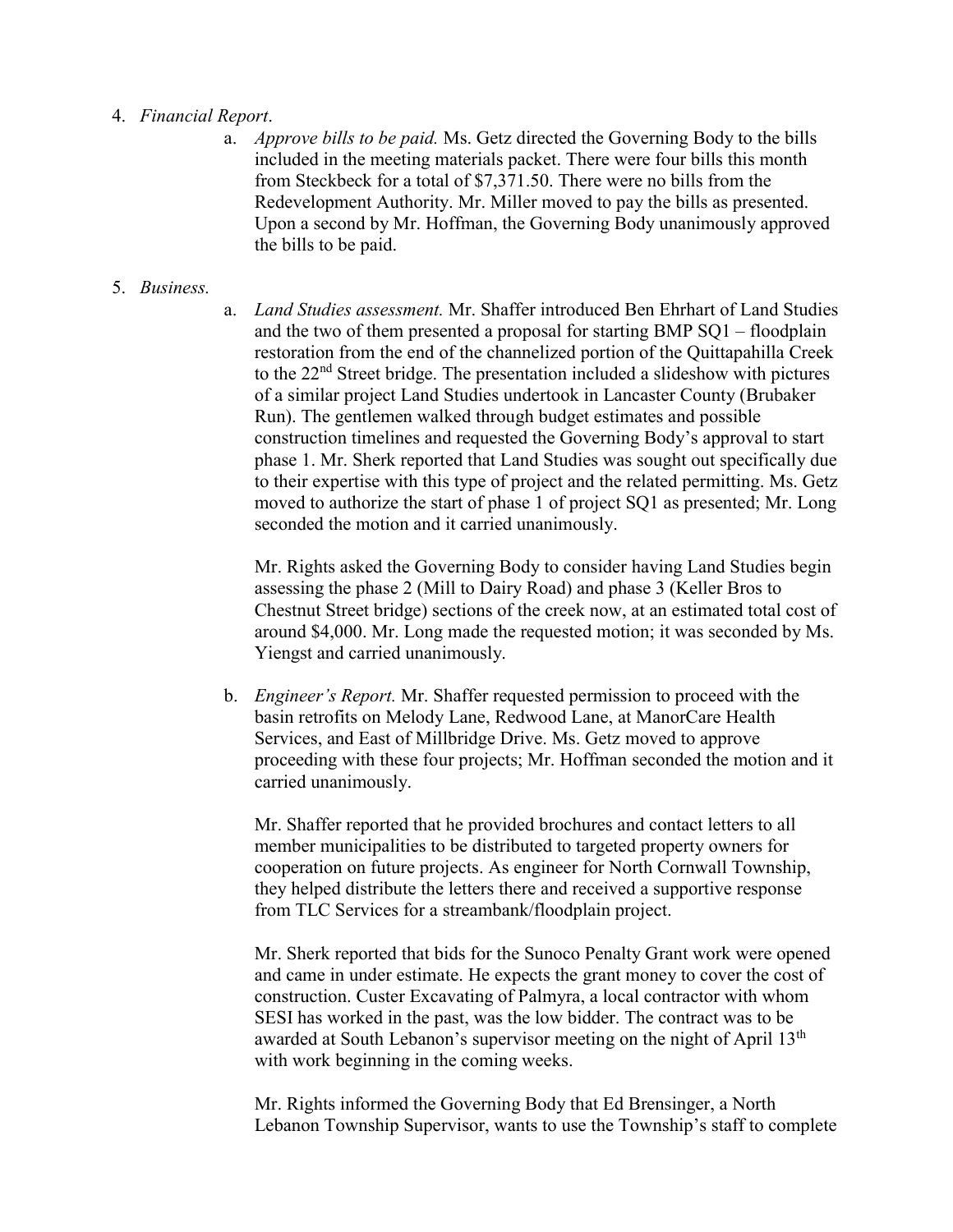some of the projects in their township following permit approval by the Conservation District.

- 6. *Any other business not listed to come before the Governing Body.* Ms. Getz opened a discussion about changing the location of meetings with coronavirus-related restrictions expected to be lifted in the coming months. After some discussion the consensus was not to make a change at this point.
- 7. *Adjournment*. There being no further business to come before the Governing Body, Chairperson Getz adjourned the meeting at 11:53am.

Respectfully submitted, Tom Embich, Secretary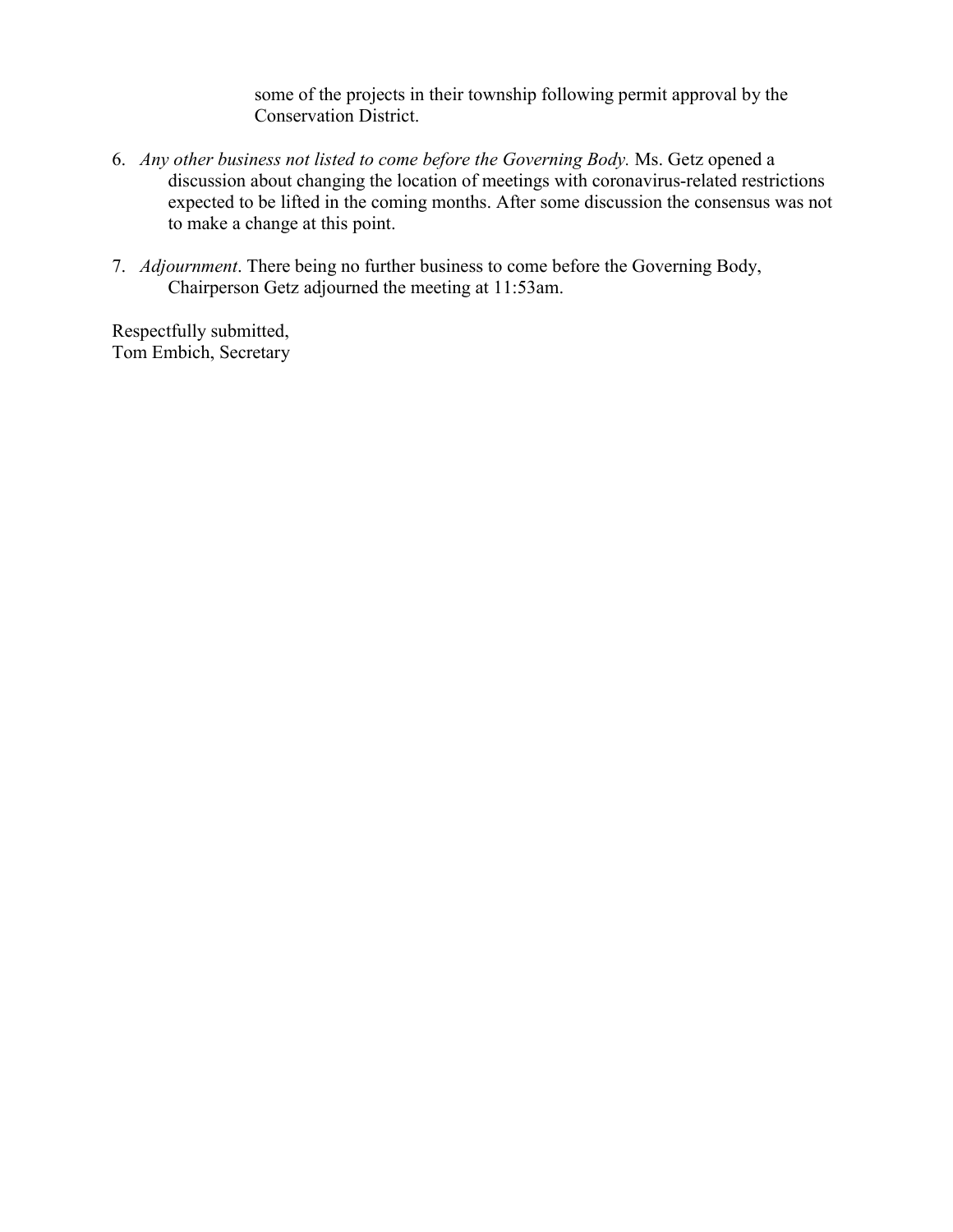May 11, 2021 North Lebanon Township Building 10:00am 725 Kimmerlings Road And via Zoom teleconference

A regular meeting of the Governing Body of the Lebanon County Stormwater Consortium was held on Tuesday, May 11, 2021 at 10:00am at the North Lebanon Township Building and via Zoom teleconference.

There were present:

#### Members:

Cheri Grumbine, North Lebanon Township Jamie Yiengst, South Lebanon Township Tom Long, North Cornwall Township Robin Getz\*, City of Lebanon (11am deptr.) Julie Cheyney\*, County Planning Tom Embich\*, Annville Township Bryan Hoffman\*, Cleona Borough Authority

#### Non-members:

Scott Rights, Steckbeck Engineering Stephen Sherk, Steckbeck Engineering Dan Lyons\*, Redevelopment Authority Jacob Shaffer, Steckbeck Engineering Ben Ehrhart, Land Studies Russ Collins\*, Quitta. Watershed Assoc. Mike Schroeder\*, Quitta. Watershed Assoc.

- 1. *Roll Call*. Chairperson Getz called the meeting to order at 10:01am and conducted roll call.
- 2. *Russ Collins' Presentation*. Russ Collins of the Quittapahilla Watershed Association gave a presentation on the work the Quittapahilla Watershed Association has done in the Quittapahilla, including some grant-funded analysis of the areas near 22<sup>nd</sup> Street and Chestnut Street, which he hoped the Lebanon County Stormwater Consortium would be able to make use of. Mr. Embich noted that the Consortium looked at what Rocky Powell did for the Quittapahilla Watershed Association and incorporated parts of it into our PRP. He and Mr. Hoffman went on to explain that the two groups' goals are divergent in some ways, but that we are not opposed to achieving the Association's goals where it would be efficient to do so. Mr. Sherk thanked Mr. Collins and indicated he believes we can do something that will be beneficial to both groups and to Trout Unlimited. Regarding Rocky Powell's work from 2006, Ben Ehrhart explained that while some parts of his proposal might not be permittable anymore, the concepts will still transfer. Mr. Hoffman spoke of the importance of educating the public about what a healthy stream ought to look like.
- 3. *Approve Minutes of the April 13, 2021 Meeting*. Ms. Getz canvassed the Governing Body for corrections or revisions to the minutes of the April  $13<sup>th</sup>$  regular meeting. Mr. Hoffman moved to approve the minutes; Mr. Embich seconded the motion and it carried unanimously.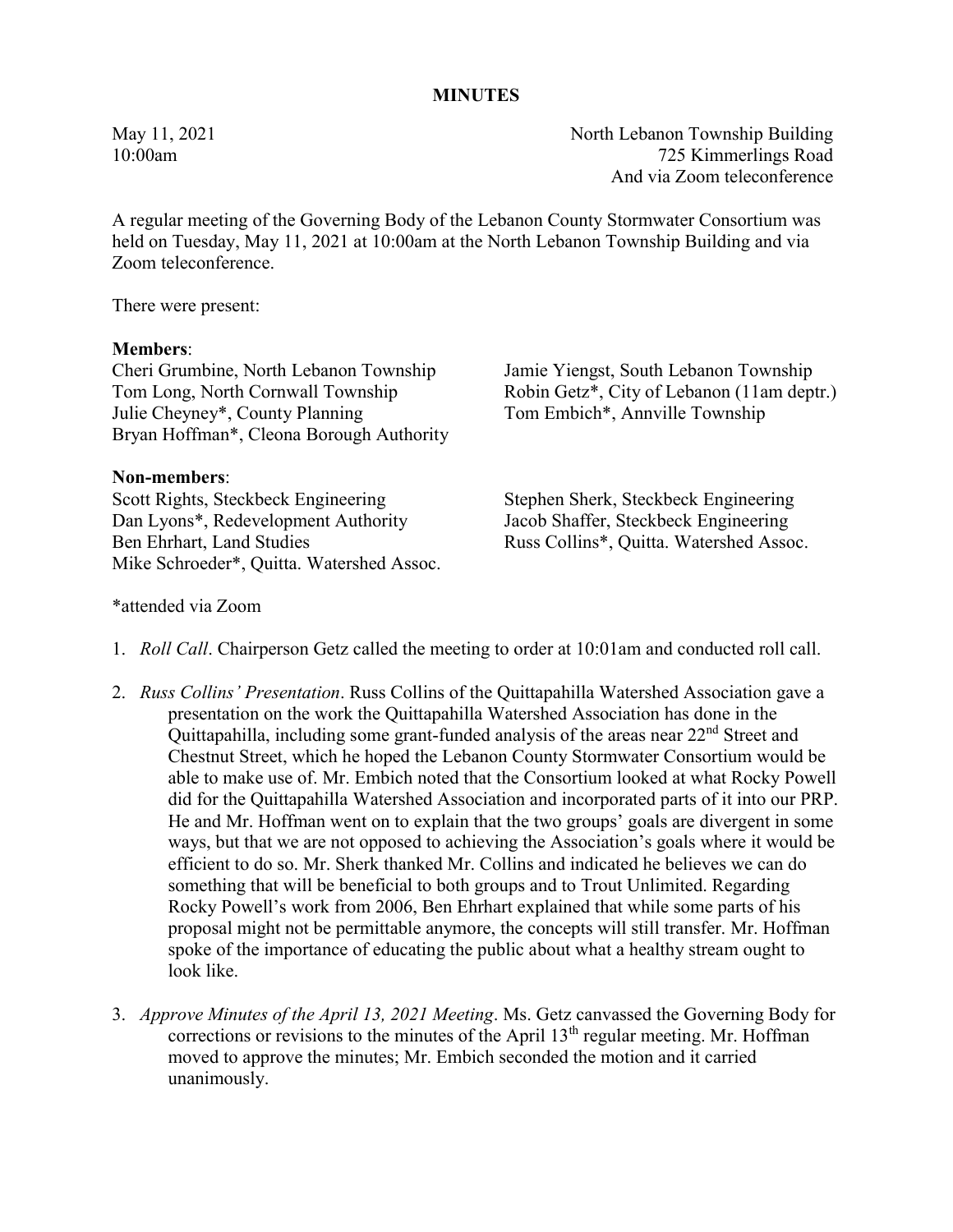- 4. *Financial Report*. Mr. Lyons presented the financial report. The only activity in the preceding month was the crediting of interest to the group's checking account.
	- a. *Approve bills to be paid.* Ms. Getz directed the Governing Body to the Redevelopment Authority's bill for administration. Mr. Embich moved to pay the bill as presented. Upon a second by Ms. Grumbine, the Governing Body unanimously approved the bill to be paid.
	- b. *Stifel's sample investment policy statement.* Mr. Long offered that the members should read the sample policy from Stifel between meetings and be prepared to discuss it in June. He also suggested perhaps someone from Stifel might attend to answer questions.
- 5. *Business.*
- a. *Engineer's Report.* Mr. Shaffer spoke to the group about an opportunity to apply for DEP's Growing Greener Plus grant. He requested permission to pursue the grant and explained that it appears to be a good fit for our SQ1 project. Ms. Getz moved to proceed with the grant application at the maximum allowable amount; Mr. Hoffman seconded and the motion carried unanimously.

[Chairperson Getz left the meeting at 11am and Vice Chair Hoffman assumed the Chair's duties.]

Mr. Shaffer also requested permission to proceed with the basin retrofit project SQ17 and confirmed for Mr. Embich that the permitting for the project would be handled through the Conservation District. Mr. Embich moved to approve proceeding as requested. Mr. Long seconded the motion and it carried unanimously.

Mr. Shaffer and Mr. Rights presented and explained the new written engineer's report and project status table the group had requested they prepare monthly.

Mr. Sherk presented the draft BMP license agreement and landowner consent letter.

- b. *Right to Know Law Compliance Officer.* Mr. Hoffman reported that he believes the individual municipalities are responsible for complying with the Right to Know Law even as it pertains to Consortium business, but that the Consortium is expected to provide information to the members for this purpose where necessary. A discussion ensued after which the members agreed to consult their respective solicitors.
- 6. *Any other business not listed to come before the Governing Body.* None.
- 7. *Adjournment*. There being no further business to come before the Governing Body, Vice Chair Hoffman adjourned the meeting at 11:53am.

Respectfully submitted, Tom Embich, Secretary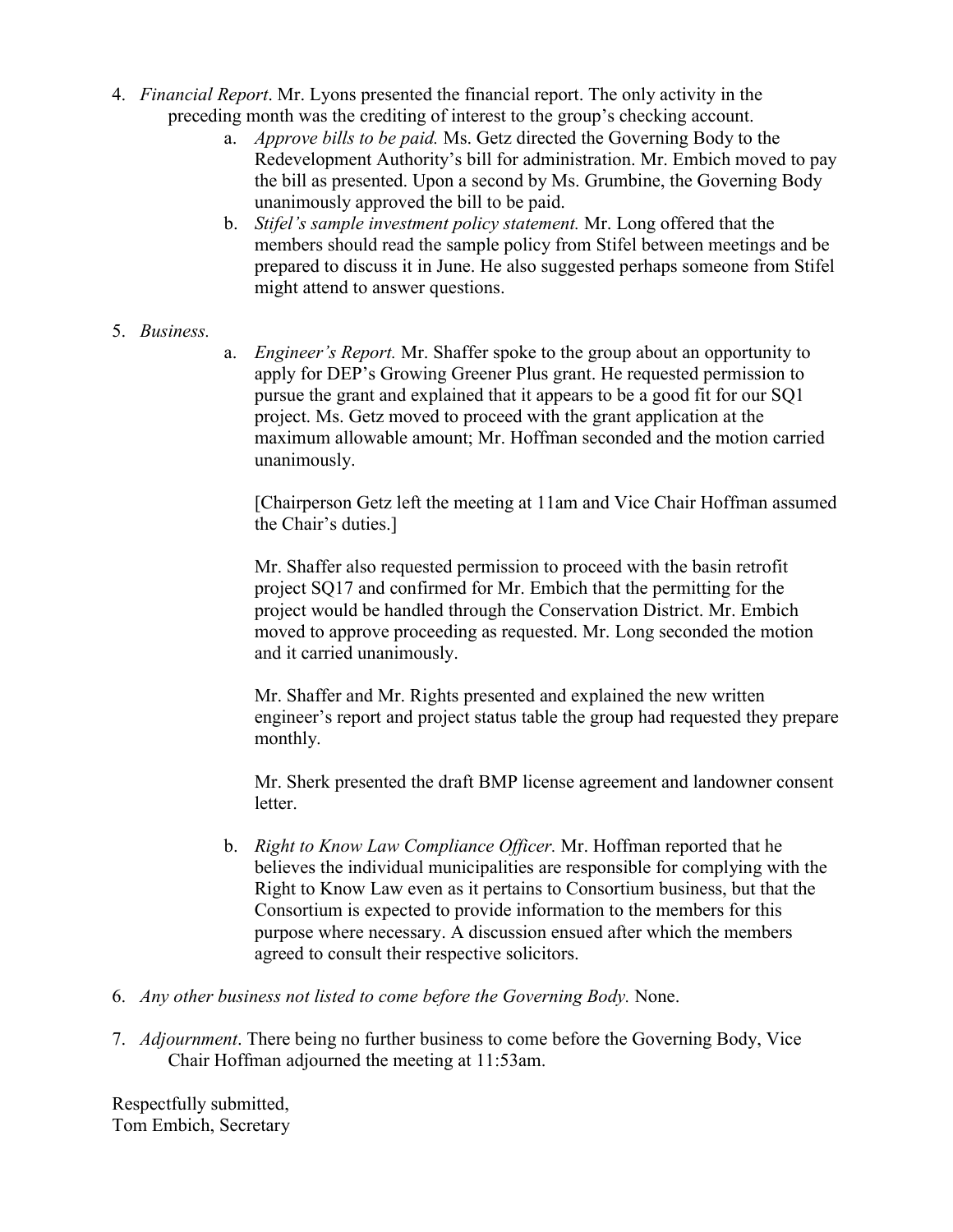# MINUTES

June 15, 2021 North Lebanon Township Building 10:00am 725 Kimmerlings Road And via Zoom teleconference

A regular meeting of the Governing Body of the Lebanon County Stormwater Consortium was held on Tuesday, June 15, 2021 at 10:00am at the North Lebanon Township Building and via Zoom teleconference.

There were present:

## Members:

Cheri Grumbine, North Lebanon Township Jamie Yiengst\*, South Lebanon Township Tom Long, North Cornwall Township Robin Getz\*, City of Lebanon Julie Cheyney\*, County Planning Tom Embich\*, Annville Township Bryan Hoffman\*, Cleona Borough Authority Dick Miller, North Lebanon Township Will Pass\*, Redevelopment Authority

#### Non-members:

Stephen Sherk, Steckbeck Engineering Jacob Shaffer, Steckbeck Engineering Dan Lyons\*, Redevelopment Authority

\*attended via Zoom

- 1. *Roll Call*. Chairperson Getz called the meeting to order at 10:01am and conducted roll call.
- 2. *Approve Minutes of the May 11, 2021 Meeting*. Ms. Getz canvassed the Governing Body for corrections or revisions to the minutes of the May  $11<sup>th</sup>$  regular meeting. Mr. Miller moved to approve the minutes; Mr. Hoffman seconded the motion and it carried unanimously.
- 3. *Financial Report*. Mr. Lyons presented the financial report and seven SESI bills to be paid, totaling \$9,995.52.
	- a. *Approve bills to be paid.* Mr. Miller moved to pay the bills as presented. Upon a second by Mr. Long, the Governing Body unanimously approved the bills to be paid.

## 4. *Business.*

a. *Engineer's Report.* Mr. Shaffer reviewed the engineer's reports. He reported that the Growing Greener program won't cover construction costs for project SQ1, but may be able to cover some design and permitting costs. He recommended we approach the County WIP for hard cost funding and noted that those awards are determined by the Conservation District and not the county commissioners. He provided updates on various projects, highlighting the fact that Land Studies has completed its assessment of SQ2 and believes we may achieve the full required reduction goals for that watershed with SQ1 and SQ2 alone.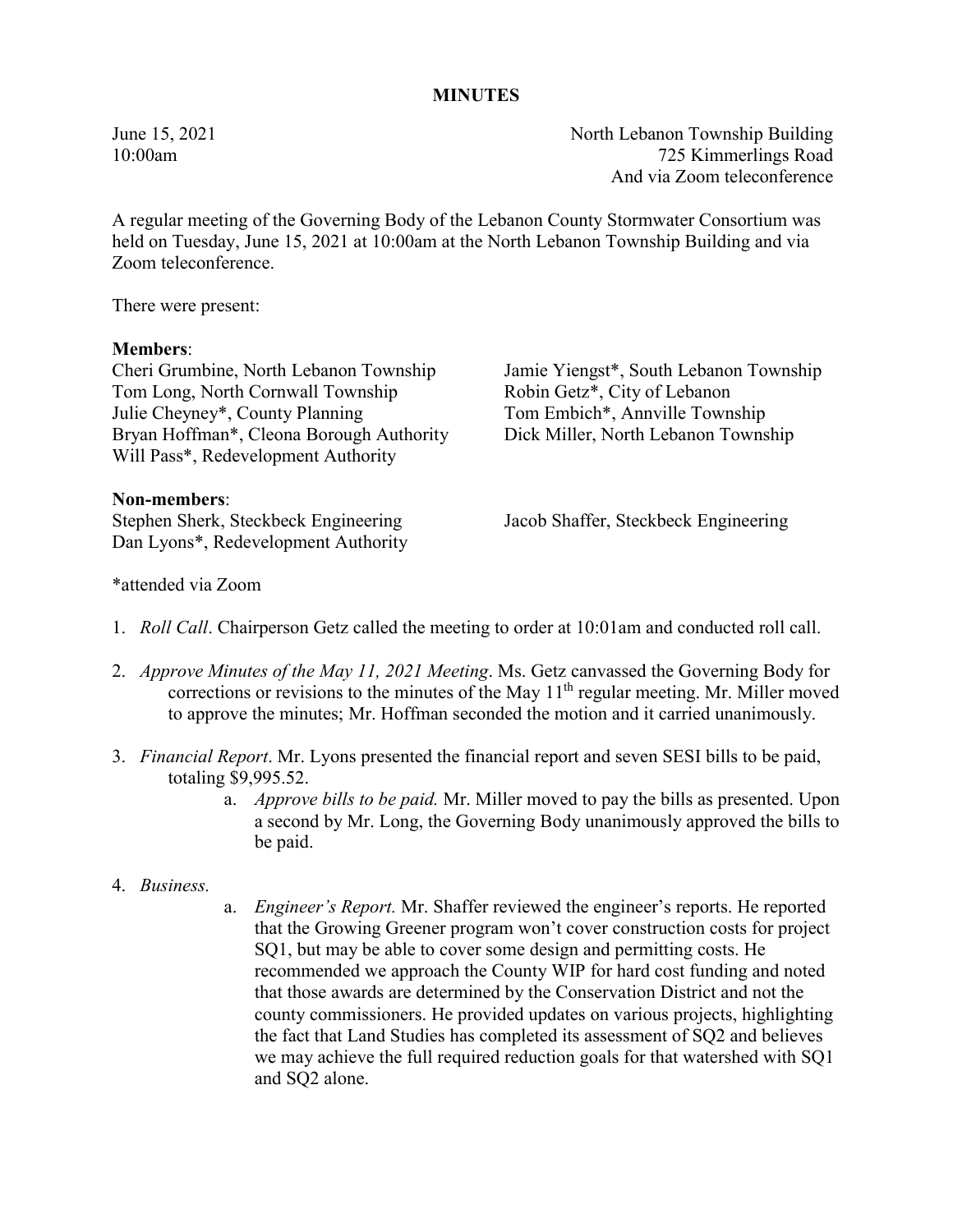- b. *Sample investment policy statement from Stifel.* Mr. Long reported that he met with Mike Battistelli from Stifel again to review their offerings. They are still offering rates of 0.2% and 0.36%, and assured Mr. Long that access/availability of the funds would not be an issue. Mr. Long recommended we put at least \$1M into one of their investment products. Mr. Miller suggested bringing Mike back to a meeting to review the options once more and made a motion to this effect. Mr. Hoffman offered that it might be worth waiting to see how inflation shakes out and what impact there is on interest rates. Mr. Long seconded Mr. Miller's motion to bring Mike Battistelli to the next Governing Body meeting and the motion carried unanimously.
- 5. *Any other business not listed to come before the Governing Body.* Mr. Embich reported on a conversation he had with Annville's solicitor about the applicability of the Right to Know Law to the Consortium. The solicitor felt that the municipal members would be subject to the law but not necessarily the Consortium itself. Ms. Grumbine reported that her solicitor felt the Consortium would be subject to the Law as a public body spending public money. After some discussion, a consensus emerged that we should continue to have our minutes, agendas, and PRP public, with financial and engineering reports available upon request.

Mr. Hoffman reported to the Governing Body on changes to the Sunshine Act that were approved by the PA Senate and expected to become law shortly. Notably, the Consortium will be required to publicly post its agendas 48 hours in advance of meetings and then not deviate from that agenda at the meeting, meaning no action can be taken on items not included in the posted agenda, with some limited exceptions.

6. *Adjournment*. There being no further business to come before the Governing Body, Chairperson Getz adjourned the meeting at 10:45am.

Respectfully submitted, Tom Embich, Secretary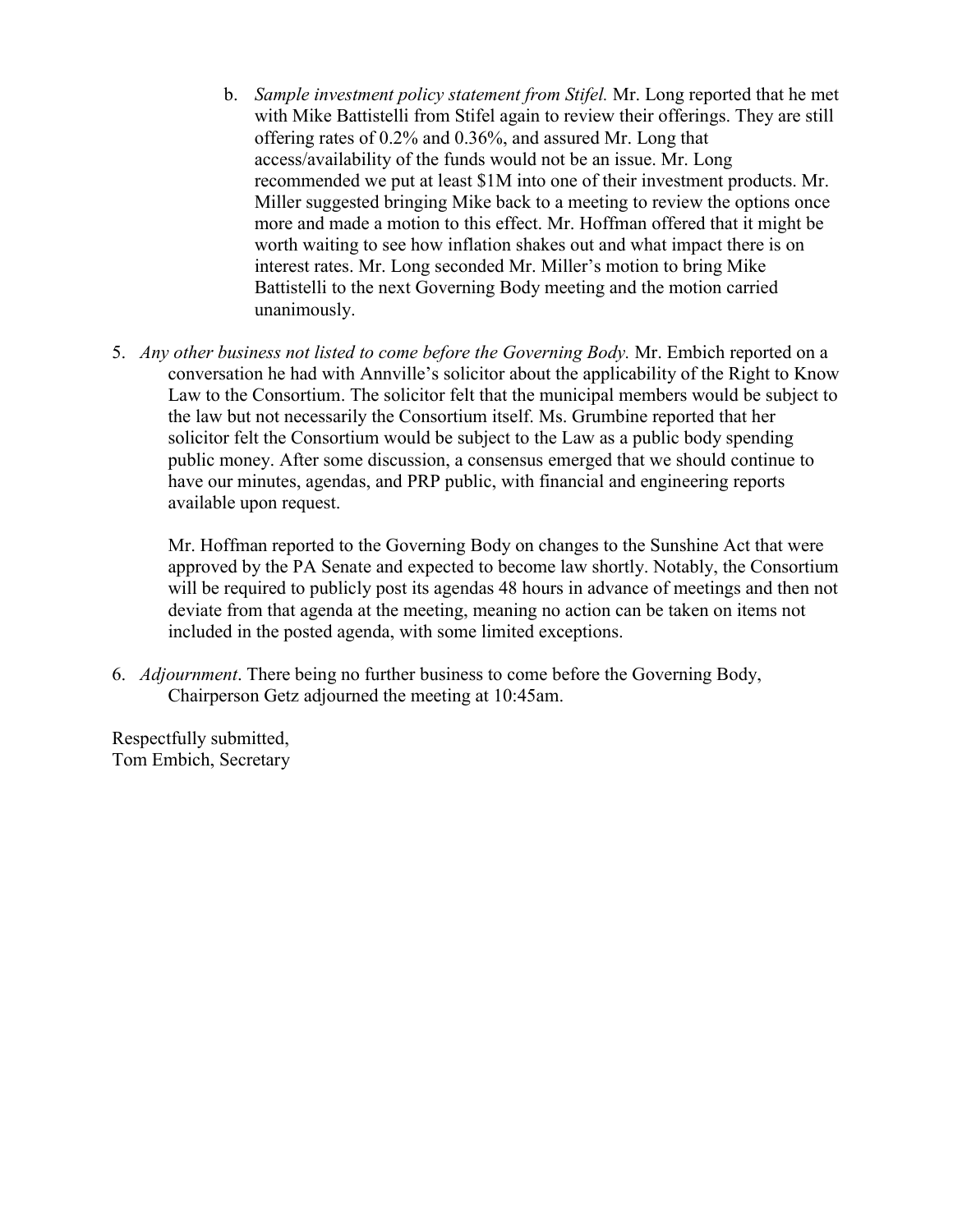July 20, 2021 North Lebanon Township Building 10:00am 725 Kimmerlings Road And via Zoom teleconference

A regular meeting of the Governing Body of the Lebanon County Stormwater Consortium was held on Tuesday, July 20, 2021 at 10:00am at the North Lebanon Township Building and via Zoom teleconference.

There were present:

## Members:

Cheri Grumbine, North Lebanon Township Jamie Yiengst, South Lebanon Township Tom Long, North Cornwall Township Robin Getz\*, City of Lebanon Tom Embich, Annville Township Dick Miller, North Lebanon Township Bryan Hoffman\*, Cleona Borough Authority

## Non-members:

Dan Lyons, Redevelopment Authority Mike Battistelli, Stifel Brett Holland, Stifel

Stephen Sherk, Steckbeck Engineering Jacob Shaffer, Steckbeck Engineering

- 1. *Roll Call*. Chairperson Getz called the meeting to order at 10:00am and conducted roll call.
- 2. *Visitors*.
- a. *Mike Battistelli, Stifel*. Mr. Battistelli and Mr. Holland of Stifel reviewed their proposal for investing Consortium money with a Chicago firm by the name of Ziegler Capital Management that specializes in fixed-income investments. The gentlemen reviewed what Mr. Long had circulated by e-mail to the Consortium members regarding interest rates and fees. Mr. Long moved to invest \$2 million with Ziegler through Stifel in accordance with the proposed figures from Stifel and to have Stifel prepare an investment policy statement for the Governing Body to adopt. Mr. Hoffman objected to moving so quickly and reported that he had not seen anything in writing from Stifel describing the proposed investments. Ms. Grumbine seconded Mr. Long's motion, noting that she agreed with Mr. Long's intentions and justification for investing and would expect the details to be finalized later in writing after a policy statement is adopted and fund prospectuses are provided. The motion carried by a vote of 5-1 with Cleona opposed.
- 3. *Approve Minutes of the June 15, 2021 Meeting*. Ms. Getz canvassed the Governing Body for corrections or revisions to the minutes of the June  $15<sup>th</sup>$  regular meeting. Mr. Hoffman moved to approve the minutes; Mr. Long seconded the motion and it carried unanimously.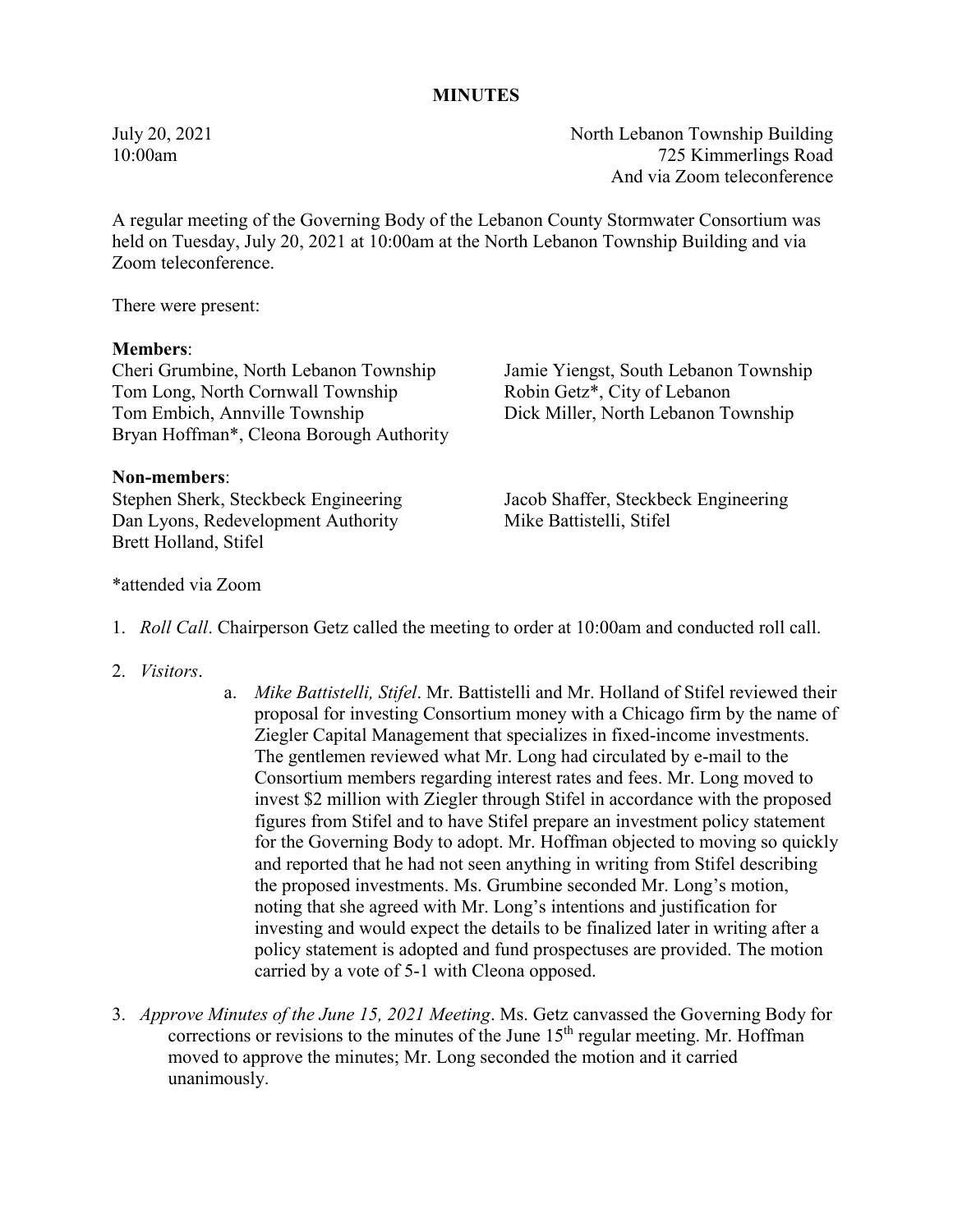- 4. *Financial Report*. Mr. Lyons presented the financial report and the bills to be paid, totaling \$17,158.42.
	- a. *Approve bills to be paid.* Mr. Long moved to pay the bills as presented. Upon a second by Ms. Grumbine, the Governing Body unanimously approved the bills to be paid.
- 5. *Business.*
- a. *Engineer's Report.* Mr. Shaffer reviewed his written reports.
- 6. *Any other business not listed to come before the Governing Body.* None.
- 7. *Adjournment*. There being no further business to come before the Governing Body, Chairperson Getz adjourned the meeting at 11:08am.

The next meeting will be the annual meeting on August 17, 2021.

Respectfully submitted, Tom Embich, Secretary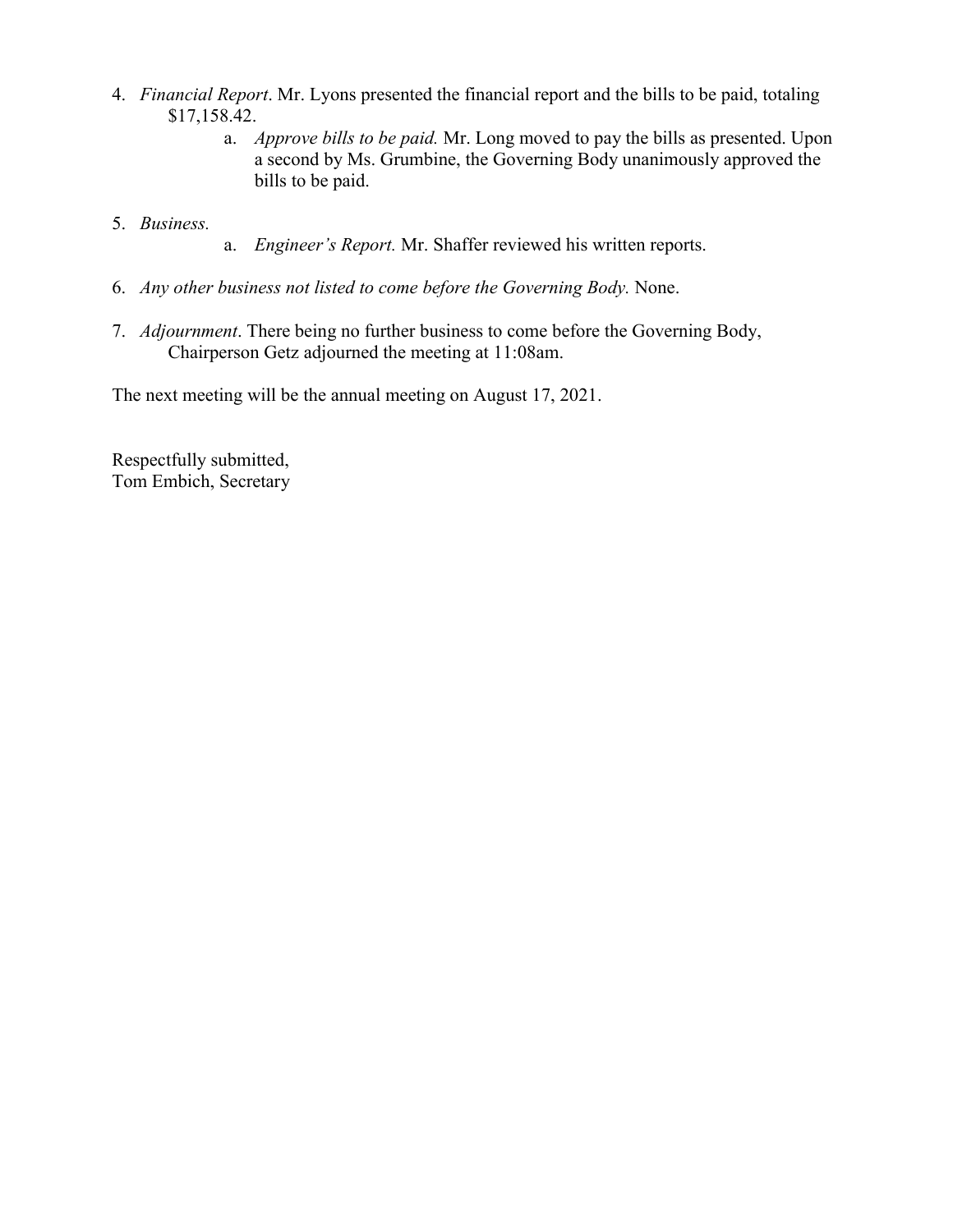August 17, 2021 North Lebanon Township Building 10:00am 725 Kimmerlings Road And via Zoom teleconference

The annual meeting of the Governing Body of the Lebanon County Stormwater Consortium was held on Tuesday, August 17, 2021 at 10:00am at the North Lebanon Township Building and via Zoom teleconference.

There were present:

## **Members**:

Robin Getz, City of Lebanon Cheri Grumbine, North Lebanon Township

Tom Embich, Annville Township Jamie Yiengst, South Lebanon Township Tom Long, North Cornwall Township Bryan Hoffman, Cleona Borough Authority

## **Non-members**:

Steve Sherk, Steckbeck Engineering Mike Battistelli, Stifel Advisors Brett Holland, Stifel Advisors

Jacob Shaffer, Steckbeck Engineering Michelle Lawlor, Redevelopment Authority

- 1. *Roll Call*. Chairperson Getz called the meeting to order at 10:00am and conducted roll call.
- 2. *Stifel Advisors and Ziegler Capital Management*. A representative from Zeigler Capital Management introduced his company and discussed the Consortium's investment options. Following discussion, Ms. Grumbine moved to adopt the investment policy statement which had been circulated to members in advance of the meeting; Mr. Long seconded the motion and it passed by a vote of 4-2 with City of Lebanon and Cleona opposed.
- 3. *Approve Minutes of the July 20, 2021 Meeting*. Chairperson Getz canvassed the Governing Body for corrections or revisions to the minutes of the July  $20<sup>th</sup>$  regular meeting. Upon a motion by Ms. Yiengst, seconded by Mr. Long, the Governing Body unanimously approved the minutes of the July 20, 2021 regular meeting.

## 4. *Financial Report*.

a. *Approve bills to be paid.* Ms. Grumbine presented a bill from North Lebanon Township's solicitor for \$505.50 and requested Consortium reimbursement. Ms. Getz moved to pay the \$505.50 to North Lebanon; the motion was seconded by Mr. Hoffman and carried unanimously.

## 5. *Annual Business.*

a. *Presentation of Annual Business.* Mr. Shaffer and Mr. Sherk presented and discussed all annual business items including the Progress Report, Action Plan, and Budget.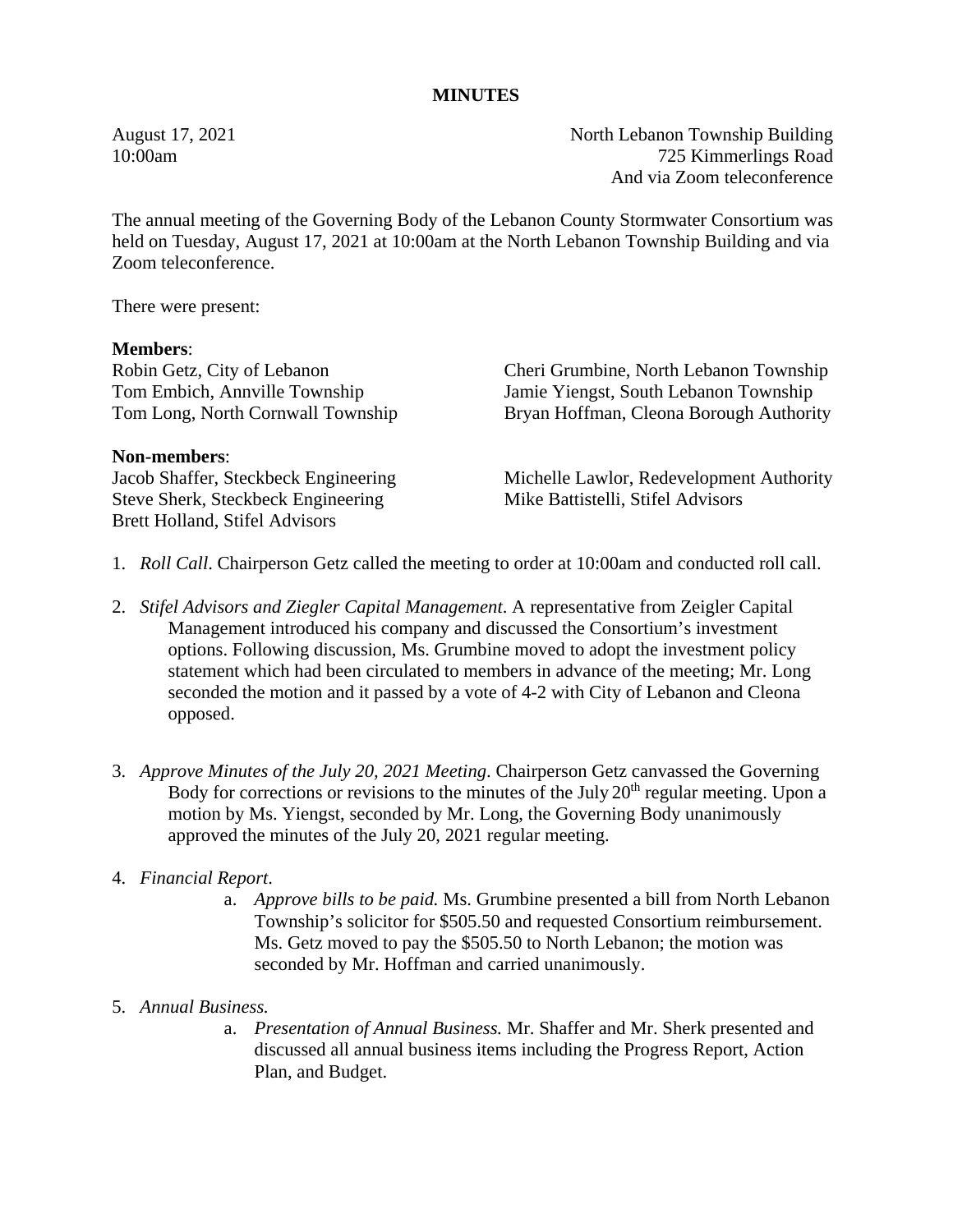- b. *Establish Dates for Meetings in 2021.* There was consensus to continue meeting on the third Tuesday of every month with the exception of April and May which meetings will be held on the second Tuesday.
- c. *Approval of all Annual Business.* Upon a motion by Ms. Yiengst, seconded by Mr. Long, the Governing Body voted unanimously to approve all Annual Business items.
- 6. *Regular Business*.
	- a. *Engineer's report(s).* Mr. Shaffer and Mr. Sherk provided updates on the Hickory Boulevard project and the LVEDC Business Park project. They also discussed the shoreline stabilization work at Lions Lake.
- 7. *Other business.* None.
- 8. *Adjournment*. There being no further business to come before the Governing Body, Chairperson Getz adjourned the meeting at 11:47am.

Respectfully submitted, Tom Embich, Secretary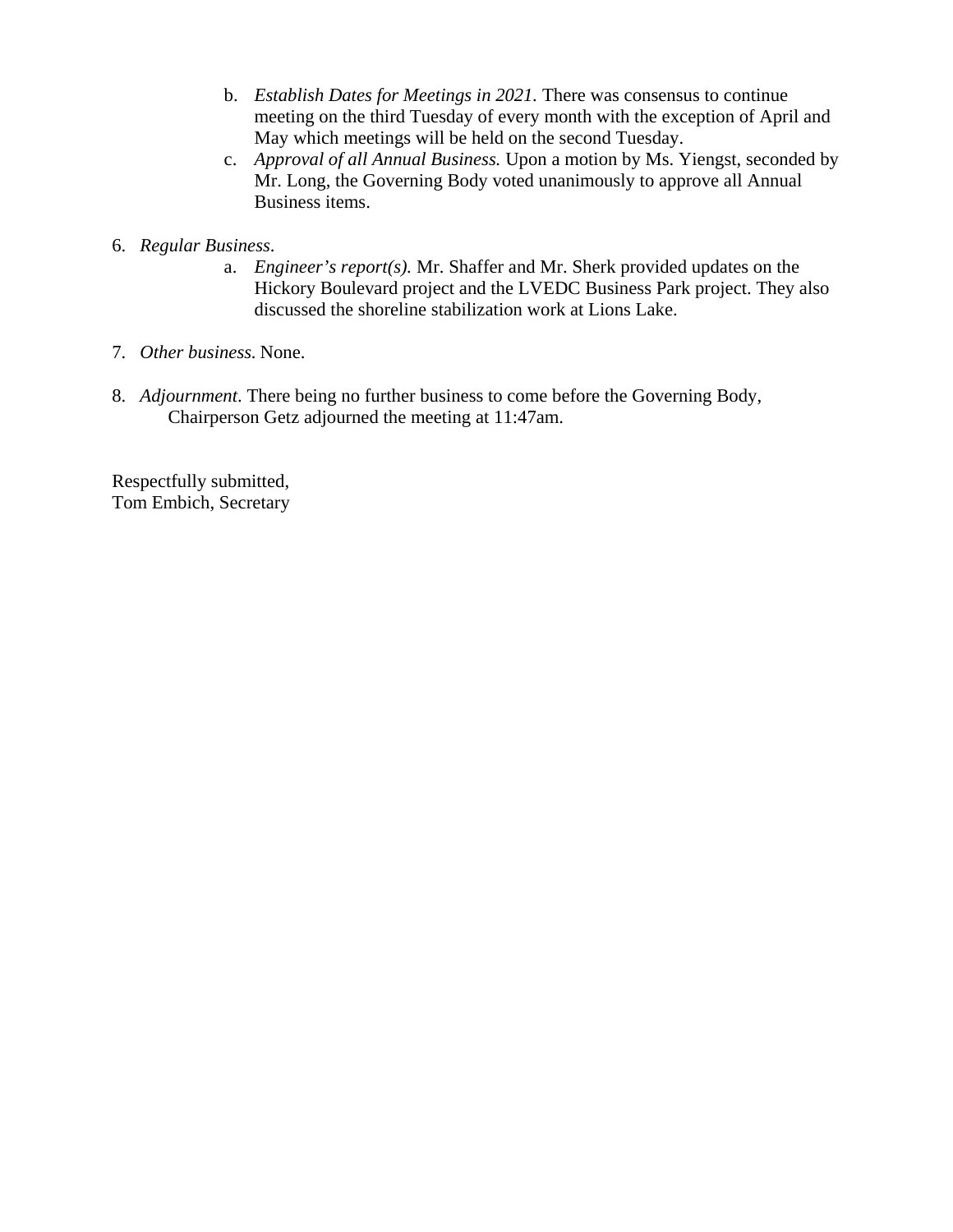September 21, 2021 North Lebanon Township Building 10:00am 725 Kimmerlings Road And via Zoom teleconference

A regular meeting of the Governing Body of the Lebanon County Stormwater Consortium was held on Tuesday, September 21, 2021 at 10:00am at the North Lebanon Township Building and via Zoom teleconference.

There were present:

## **Members**:

Nick Yingst, Annville Township

Robin Getz, City of Lebanon Cheri Grumbine, North Lebanon Township Tom Embich, Annville Township Jamie Yiengst, South Lebanon Township Tom Long, North Cornwall Township Bryan Hoffman, Cleona Borough Authority

## **Non-members**:

Jacob Shaffer, Steckbeck Engineering Ben Ehrhart, Land Studies Steve Sherk, Steckbeck Engineering Dan Lyons, Redevelopment Authority

- 1. *Roll Call*. Chairperson Getz called the meeting to order at 10:00am and conducted roll call.
- 2. *Approve Minutes of the August 17, 2021 Annual Meeting*. Chairperson Getz canvassed the Governing Body for corrections or revisions to the minutes of the August  $17<sup>th</sup>$  annual meeting. It was suggested that section 2 of the minutes concerning Stifel/Ziegler be expanded to include a sentence to the effect of "There was consensus for a subcommittee comprised of representatives from North Cornwall, North Lebanon, and Annville to meet with Stifel to work out the details of the investment." Upon a motion by Mr. Hoffman, seconded by Ms. Yiengst, the Governing Body unanimously approved the minutes of the August 17, 2021 annual meeting as amended.
- 3. *Financial Report*.
	- a. *Approve bills to be paid.* Mr. Lyons presented the bills to be paid including \$105 for North Lebanon's solicitor's costs (related to Consortium activity) and \$34,327.72 in bills from Steckbeck Engineering. Mr. Yingst asked if we could expect to see invoices from Land Studies coming down the line. Mr. Sherk noted that some Land Studies costs are included in the bills under consideration and that this would likely continue to be the case going forward. Ms. Yiengst commented that the four-month lag in invoicing with Steckbeck makes it hard to know how accurate our year-to-date budget is. Mr. Sherk acknowledged the concern and reported that they recently changed the way they do their billing which should result in more timely billing going forward. Ms. Yiengst moved to pay the \$34,432.72 of bills under consideration; the motion was seconded by Mr. Long and carried unanimously.
- 4. *Business.*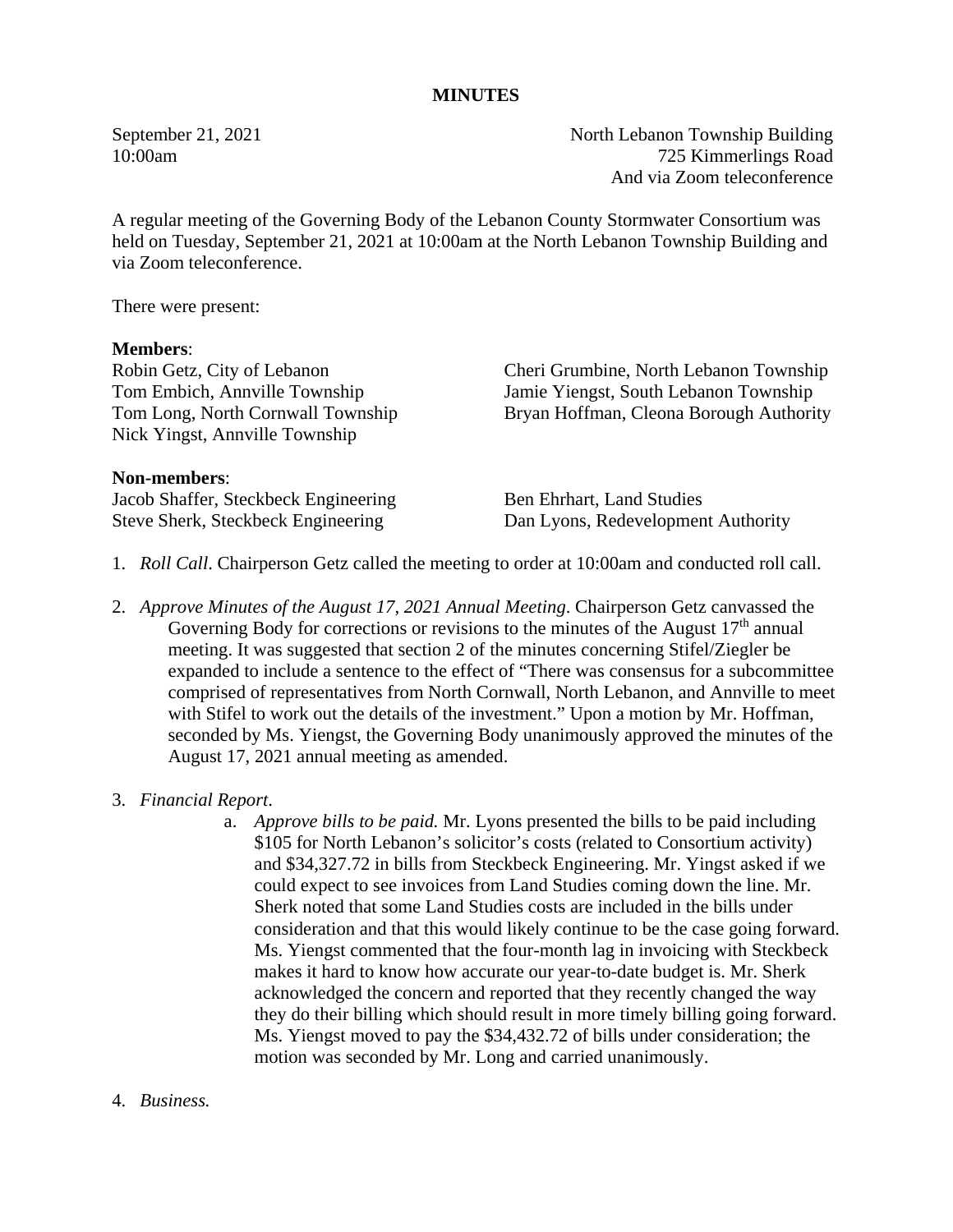a. *Discussion regarding Stifel account associated persons requirement/RACL management/Consortium's legal status.* Mr. Long reported on a meeting the investment subcommittee had with Stifel Advisors and the questions that came out of that meeting regarding the Consortium's legal status and whether the Redevelopment Authority should control the investment account. The group discussed numerous ideas including incorporating as a stormwater authority or a nonprofit, shopping around for better rates at local banks, and allowing member municipalities to retain their contributions until the costs are incurred. Mr. Hoffman volunteered to consult a knowledgeable attorney about the group's options and to do so at Cleona's expense. Mr. Sherk offered to take a look at the stormwater consortium in York County and see how they have handled things. Mr. Embich offered to ask their engineer the same questions about the stormwater coalition in Berks County.

Mr. Long moved to rescind the investment policy statement that was adopted at the August meeting and to step back from the Stifel/Ziegler investment. The motion was seconded by Mr. Embich and carried unanimously.

b. *Engineer's report.* Mr. Shaffer presented his written reports and then turned things over to Ben Ehrhart from Land Studies who presented a slideshow on the Quittapahilla floodplain restoration project. Mr. Ehrhart noted that they now believe a load reduction of up to 700,000 lbs./year may be achievable, where the original estimate was only 150,000, and only approximately 500,000 lbs./year reduction is required for this watershed. It is unknown at this time whether the group will be permitted to roll over excess reductions to the next permit cycle or simply see a reduced basis for next cycle. Mr. Ehrhart reported the project could be underway next summer at the earliest. When asked about the lifespan of the improvements, he answered that he would expect up to a couple inches of sediment to accumulate every year but not harm the function, and that the improvements would probably still be functioning as intended 30 years from now.

Mr. Sherk reported that he would prioritize getting the agreements finalized with the county and the new owner of the mini golf course property just in case the project could begin next year.

Ms. Grumbine reported that the agreement with the property owner of 810 Melody Lane has been executed and that the structures to be installed have been ordered.

- 5. *Public Comment.* None.
- 6. *Adjournment*. There being no further business to come before the Governing Body, Chairperson Getz adjourned the meeting at 11:57am.

Respectfully submitted, Tom Embich, Secretary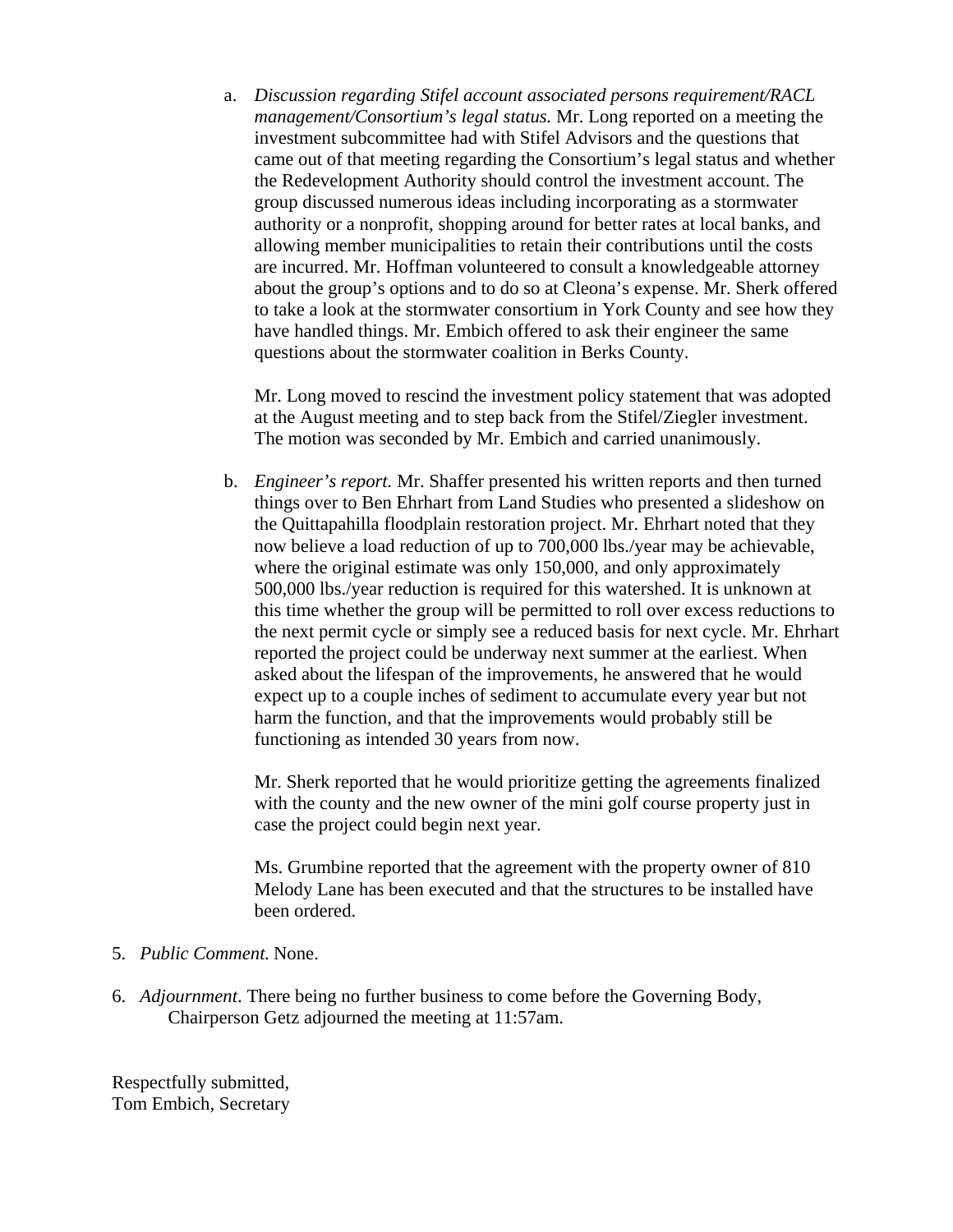# **LEBANON COUNTY STORMWATER CONSORTIUM GOVERNING BODY MEETING MINUTES**

October 19, 2021 North Lebanon Township Building 10:00am 725 Kimmerlings Road And via Zoom teleconference

A regular meeting of the Governing Body of the Lebanon County Stormwater Consortium was held on Tuesday, October 19, 2021 at 10:00am at the North Lebanon Township Building and via Zoom teleconference.

There were present:

## **Members**:

Dick Miller, North Lebanon Township Julie Cheyney, County Planning

## **Non-members**:

Steve Sherk, Steckbeck Engineering Leah Staley, PA DEP

Robin Getz, City of Lebanon Cheri Grumbine, North Lebanon Township Tom Embich, Annville Township Jamie Yiengst, South Lebanon Township Tom Long, North Cornwall Township Bryan Hoffman, Cleona Borough Authority

Jacob Shaffer, Steckbeck Engineering Dan Lyons, Redevelopment Authority

- 1. *Roll Call*. Chairperson Getz called the meeting to order at 10:00am and conducted roll call.
- 2. *Approve Minutes of the September 21, 2021 Regular meeting*. Chairperson Getz canvassed the Governing Body for corrections or revisions to the minutes of the September  $21<sup>th</sup>$ regular meeting. Upon a motion by Mr. Miller, seconded by Mr. Hoffman, the Governing Body unanimously approved the minutes of the September 21, 2021 regular meeting as presented.
- 3. *Financial Report*.
	- a. *Approve bills to be paid.* Mr. Lyons presented the bills to be paid from Steckbeck Engineering, including Land Studies sub-consultant costs, totaling \$40,887.15, roughly two-thirds of which was for the engineering of BMP SQ1. Mr. Sherk reported that SESI continues to make changes to their internal invoicing system and that by January or February there should be only about a one-month lag in billing. Mr. Miller moved to pay the bills under consideration; the motion was seconded by Mr. Embich and carried unanimously.
- 4. *Business.*
- a. *Engineer's report.* Mr. Shaffer presented his written reports and gave status updates on several BMP projects. He reported an updated reduction estimate of 613,504lbs for SQ1, which was less than the most recent estimate but still far greater than the original PRP estimate and more than enough to satisfy the full permit requirement for this watershed.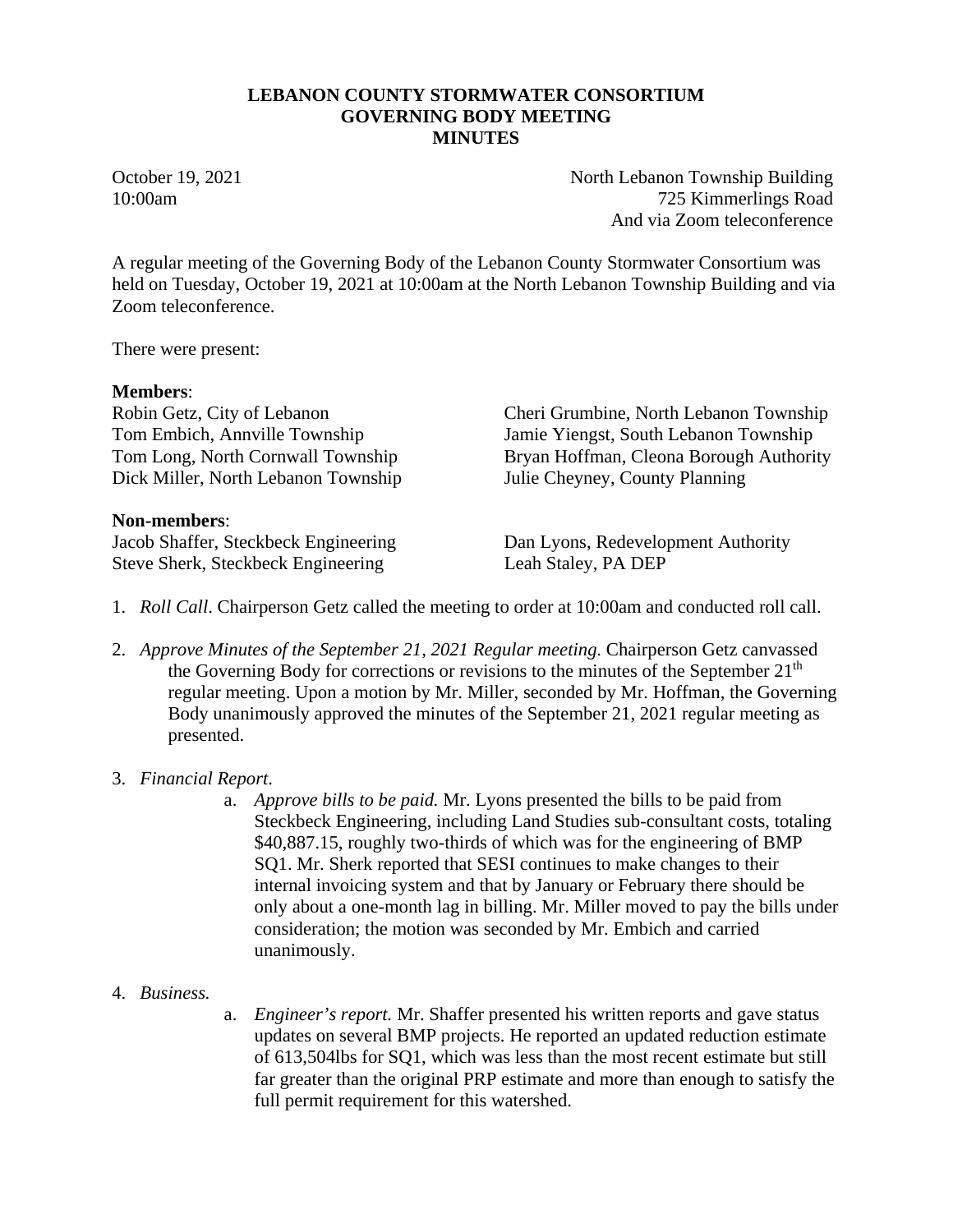Ms. Grumbine requested that the Consortium's webpage be updated with more recent minutes and agendas.

- 5. *Public Comment.* None.
- 6. *Adjournment*. There being no further business to come before the Governing Body, Chairperson Getz adjourned the meeting at 10:32am.

Respectfully submitted, Tom Embich, Secretary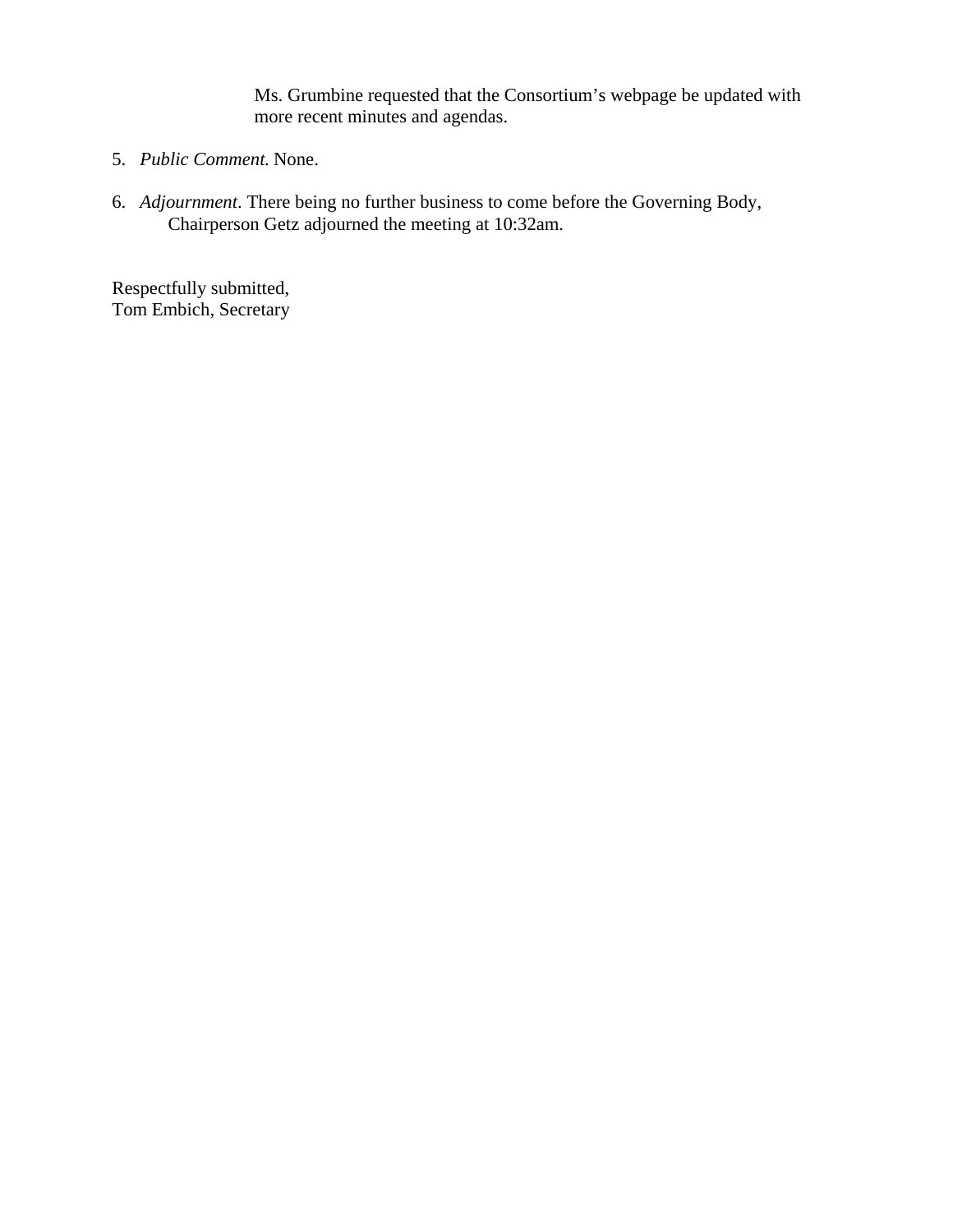# **LEBANON COUNTY STORMWATER CONSORTIUM GOVERNING BODY MEETING MINUTES**

November 16, 2021 **November 16, 2021** North Lebanon Township Building 10:00am 725 Kimmerlings Road And via Zoom teleconference

A regular meeting of the Governing Body of the Lebanon County Stormwater Consortium was held on Tuesday, November 16, 2021 at 10:00am at the North Lebanon Township Building and via Zoom teleconference.

There were present:

## **Members**:

Tom Long, North Cornwall Township

Robin Getz, City of Lebanon Cheri Grumbine, North Lebanon Township Tom Embich, Annville Township Jamie Yiengst, South Lebanon Township<br>
Tom Long, North Cornwall Township Julie Chevney, County Planning

## **Non-members**:

Dan Lyons, Redevelopment Authority Scott Rights, Steckbeck Engineering Russ Collins, Doc Fritchey Trout Unlimited

- 1. *Roll Call*. Chairperson Getz called the meeting to order at 10:00am and conducted roll call.
- 2. *Approve agenda*. Chairperson Getz asked if there needed to be any additions to the agenda. Hearing none, she asked that the agenda be approved as presented. Mr. Embich made such a motion, which was seconded by Mr. Long and carried unanimously.
- 3. *Russ Collins of Doc Fritchey Trout Unlimited.* Russ Collins presented a streambank restoration project in Annville along 744 feet of the Quittapahilla to see if it would be a good fit for the Consortium's involvement. After some discussion, Mr. Rights offered that the Consortium may be able to provide partial funding depending on the details of the scope of work.
- 4. *Approve Minutes of the October 19, 2021 Regular meeting*. Chairperson Getz canvassed the Governing Body for corrections or revisions to the minutes of the October 19<sup>th</sup> regular meeting. Upon a motion by Mr. Embich, seconded by Mr. Long, the Governing Body unanimously approved the minutes of the October 19, 2021 regular meeting as presented.
- 5. *Financial Report*.
	- a. *Approve bills to be paid.* Mr. Lyons presented the eight bills to be paid from Steckbeck Engineering, totaling \$12,721.18. Ms. Yiengst moved to pay the bills under consideration; the motion was seconded by Ms. Grumbine and carried unanimously.
	- b. *Annual Contribution #5.* Mr. Lyons raised the issue of postponing the collection of annual contribution #5 in light of recent discussions that the money is not likely to be expended for years yet. Following consideration,